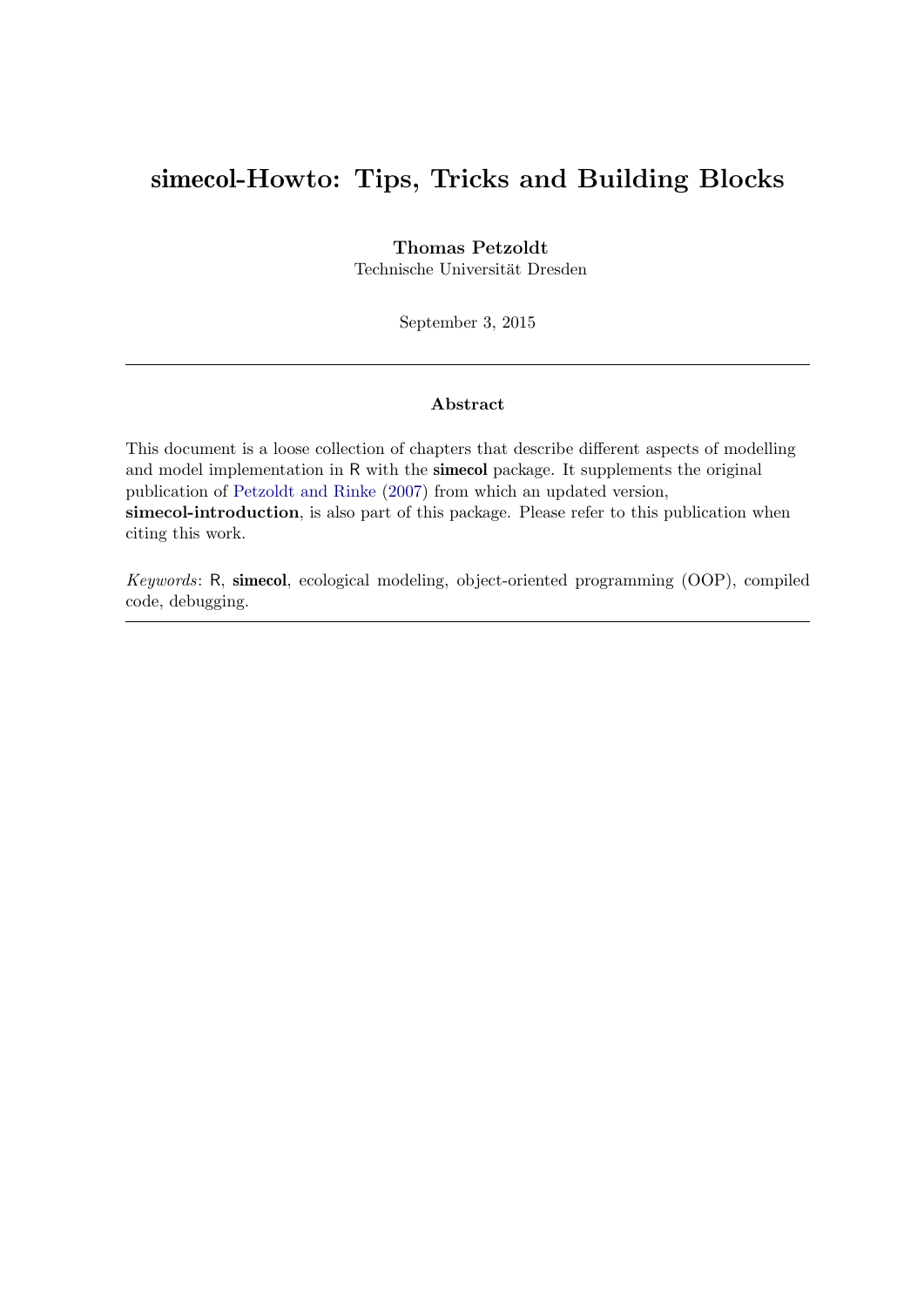# **Contents**

| $\mathbf{1}$ |     | The Basics                                                                                            | $\bf{3}$        |
|--------------|-----|-------------------------------------------------------------------------------------------------------|-----------------|
|              | 1.1 |                                                                                                       | 3               |
|              |     | 1.1.1                                                                                                 | $\overline{4}$  |
|              |     | 1.1.2                                                                                                 | $\overline{4}$  |
|              |     | 1.1.3                                                                                                 | $6\phantom{.}6$ |
|              |     | 1.1.4                                                                                                 | 9               |
|              | 1.2 |                                                                                                       | 11              |
|              | 1.3 |                                                                                                       | <sup>12</sup>   |
| $\bf{2}$     |     | <b>Fitting Parameters</b>                                                                             | 14              |
|              | 2.1 |                                                                                                       | 14              |
|              | 2.2 |                                                                                                       | <sup>15</sup>   |
|              | 2.3 |                                                                                                       | 15              |
|              | 2.4 | Estimation of initial values $\ldots \ldots \ldots \ldots \ldots \ldots \ldots \ldots \ldots \ldots$  | 18              |
|              | 2.5 | Scaling and weighting $\ldots \ldots \ldots \ldots \ldots \ldots \ldots \ldots \ldots \ldots \ldots$  | 19              |
|              |     | 2.5.1                                                                                                 | <b>20</b>       |
|              |     | 2.5.2                                                                                                 | 21              |
|              |     | Scaling of parameters $\dots \dots \dots \dots \dots \dots \dots \dots \dots \dots$<br>2.5.3          | 22              |
|              | 2.6 |                                                                                                       | 22              |
| $\bf{3}$     |     | <b>Implementing Models in Compiled Languages</b>                                                      | 25              |
|              | 3.1 | An Example in $C \ldots \ldots \ldots \ldots \ldots \ldots \ldots \ldots \ldots \ldots \ldots \ldots$ | 25              |
|              | 3.2 | Enabling Direct Communication Between Model and Solver $\dots \dots \dots$                            | 26              |
| 4            |     | Troubleshooting                                                                                       | 29              |
|              | 4.1 | Error messages when creating $\text{simObj-ects} \dots \dots \dots \dots \dots \dots \dots \dots$     | 29              |
|              | 4.2 |                                                                                                       | 29              |
| References   |     |                                                                                                       | 30              |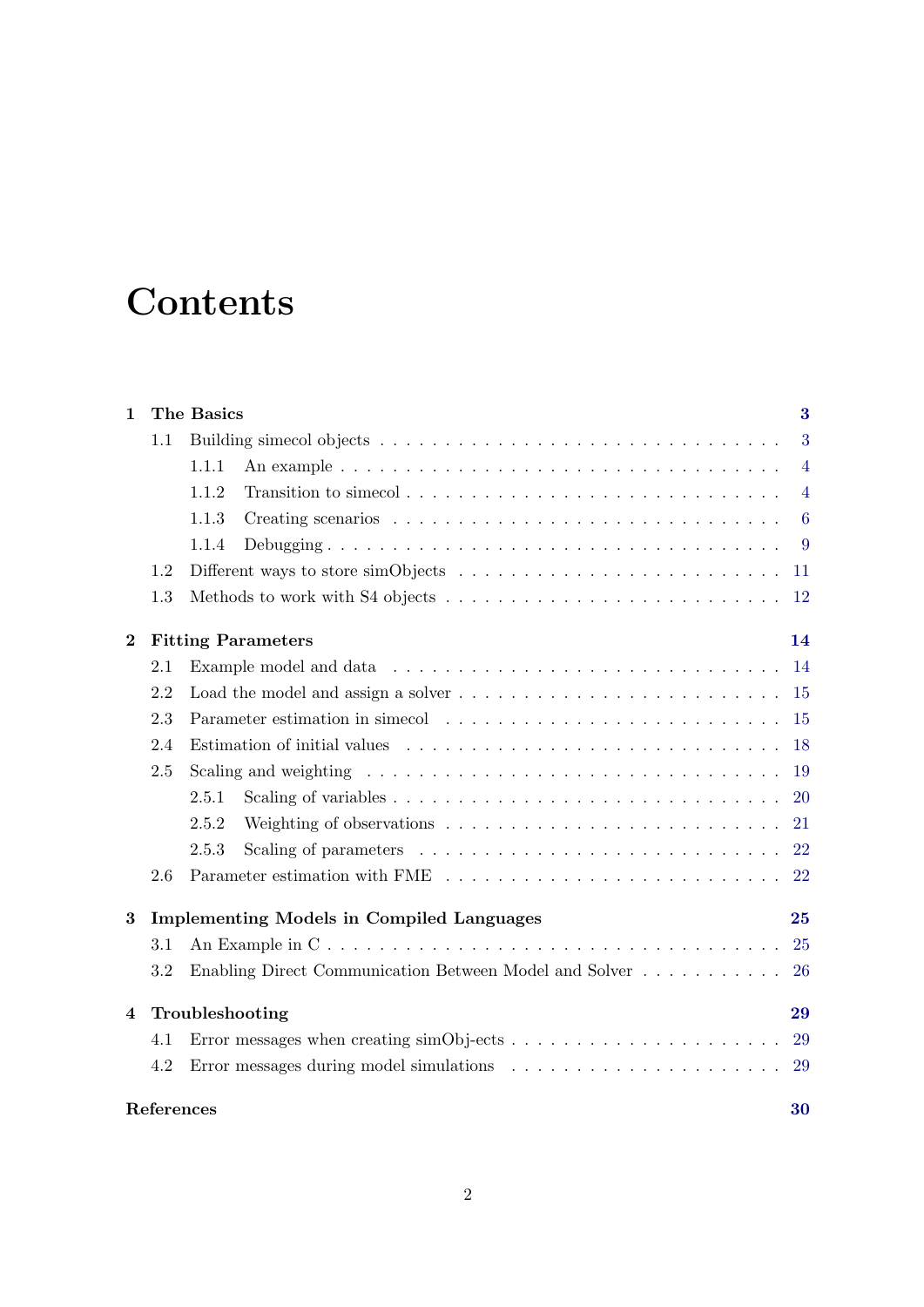### <span id="page-2-0"></span>Chapter 1

# The Basics

#### <span id="page-2-1"></span>1.1 Building simecol objects

The intention behind **simecol** is the construction of "all-in-one" model objects. That is, everything that defines one particular model, equations and data are stored together in one simObj (spoken: sim-Object), and only some general algorithms (e.g. differential equation solvers or interpolation routines) remain external, preferably as package functions (e.g. function lsoda in the package deSolve [\(Soetaert, Petzoldt, and Setzer](#page-30-1) [2010\)](#page-30-1) or as functions in the user workspace.

This strategy has three main advantages:

- 1. We can have several independent versions of one model in the computer memory at the same time. These instances may have different settings, parameters and data or even use different formula, but they do not interfere with each other. Moreover, if all data and functions are *encapsulated* in their **simObjects**, identifiers can be re-used and it is, for example, not necessary to keep track over a large number of variable names or to invent new identifiers for parameter sets of different scenarios.
- 2. We can give simObjects away, either in binary form or as source code objects. Everything essential to run such a model is included, not only the formula but also defaults for parameter and data. You, or your users need only R, some packages and your model object. It is also possible to start model objects directly from the internet or, on the other hand, to distribute model collections as R packages.
- 3. All simObjects can be handled, simulated and modified with the same generic functions, e.g. sim, plot or parms. Our users can start playing with the models without the need to understand all the internals.

While it is, of course, preferable to have all parts of a model encapsulated in one object, it is not mandatory to have the complete working model object before starting to use simecol. sime col models (in the following called sim Objects) can be built step by step, starting with mixed applications composed by rudimentary simObjects and ordinary user space functions. When everything works, you should encapsulate all the main parts of your model in the simObject to get a clean object that does not interfere with others.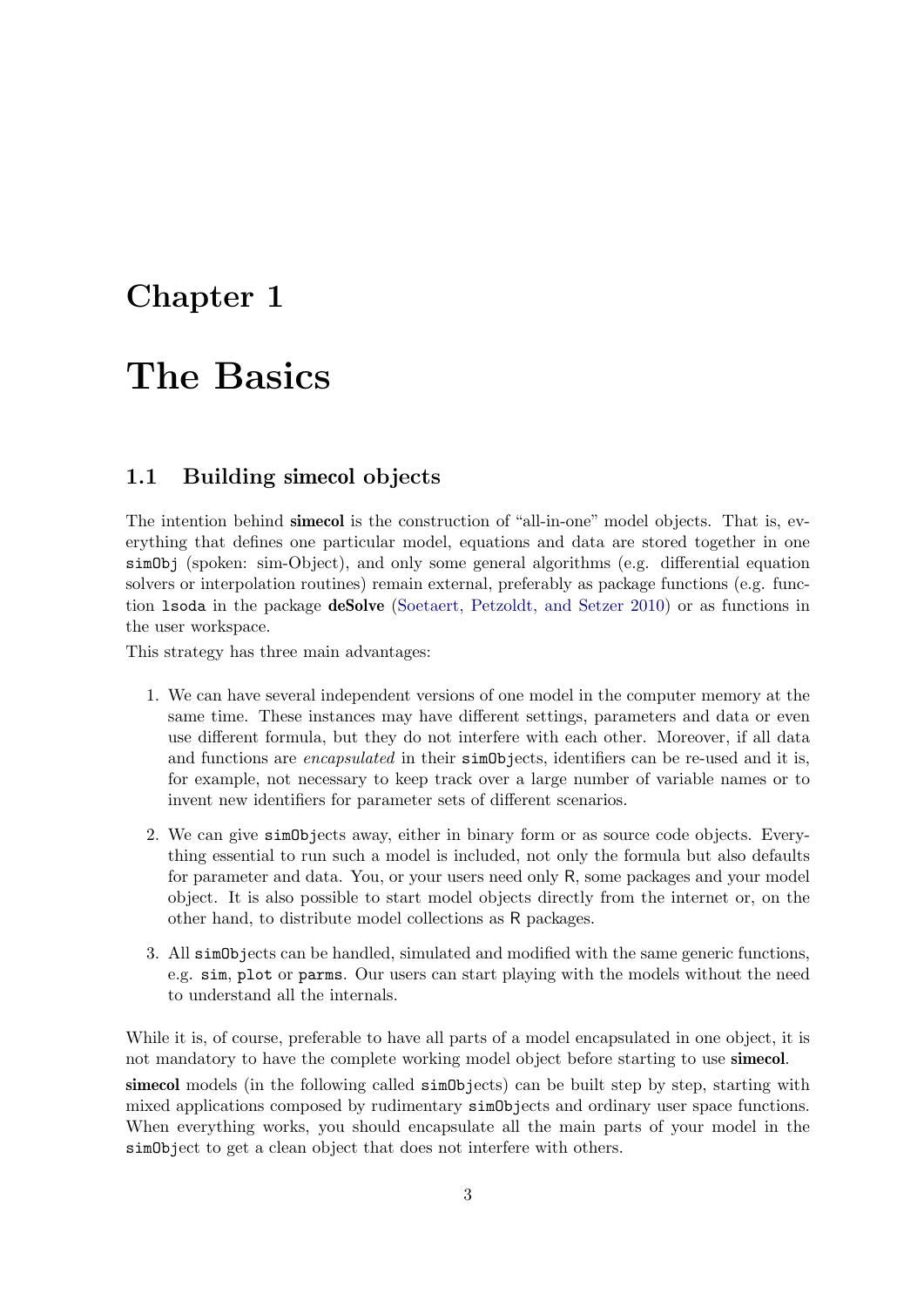#### <span id="page-3-0"></span>1.1.1 An example

We start with the example given in the simecol-introduction [\(Petzoldt and Rinke](#page-30-0) [2007\)](#page-30-0), an implementation of the UPCA model of [Blasius, Huppert, and Stone](#page-30-2) [\(1999\)](#page-30-2), but we write it in the usual deSolve style, i.e. without using simecol:

```
R> f \leftarrow function(x, y, k) \{x*y / (1+k*x)\} # Holling II
R> func <- function(time, y, parms) {
+ with(as.list(c(parms, y)), {
+ du <- a * u - alpha1 * f(u, v, k1)+ dv \leftarrow -b * v + alpha1 * f(u, v, k1) +
                            - alpha2 * f(v, w, k2)+ dw \leftarrow -c * (w - wstar) + alpha2 * f(v, w, k2)+ list(c(du, dv, dw))
+ })
+ }
R times \leq seq(0, 100, 0.1)
R> parms \leq c(a=1, b=1, c=10, alpha=1=0.2, alpha=1, kl=0.05, k=0, wstar=0.006)R > y <- c(u=10, v=5, w=0.1)
```
The model is defined by 5 variables in the R user workspace, namely f, func, times, parms and init. The implementation is similar to the help page examples of package **deSolve** and we can solve it exactly in the same manner:

```
R> library(deSolve)
R> out <- lsoda(y, times, func, parms)
R> matplot(out[,1], out[,-1], type="1")
```
#### <span id="page-3-1"></span>1.1.2 Transition to simecol

If we compare this example with the simecol structure, we may see that they are kind of similar. This obvious coincidence is quite natural, because the notation of both, **deSolve** and simecol, is based on the state-space notation of control theory<sup>[1](#page-3-2)</sup>.

Due to this, only small restructuring and renaming is needed to form a  $\sin 0\phi$ j:

```
R> library("simecol")
R> f <- function(x, y, k){x*y / (1+k*x)} # Holling II
R> upca <- new("odeModel",
+ main = function(time, y, parms) {
+ with(as.list(c(parms, y)), {
       du \leftarrow a * u - alpha1 * f(u, v, k1)+ dv \leftarrow -b * v + alpha1 * f(u, v, k1) +
+ - alpha2 * f(v, w, k2)+ dw \leftarrow -c * (w - wstar) + alpha2 * f(v, w, k2)
```
<span id="page-3-2"></span><sup>&</sup>lt;sup>1</sup>see [http://en.wikipedia.org/wiki/State\\_space\\_\(controls\)](http://en.wikipedia.org/wiki/State_space_(controls)), version of 2008-11-01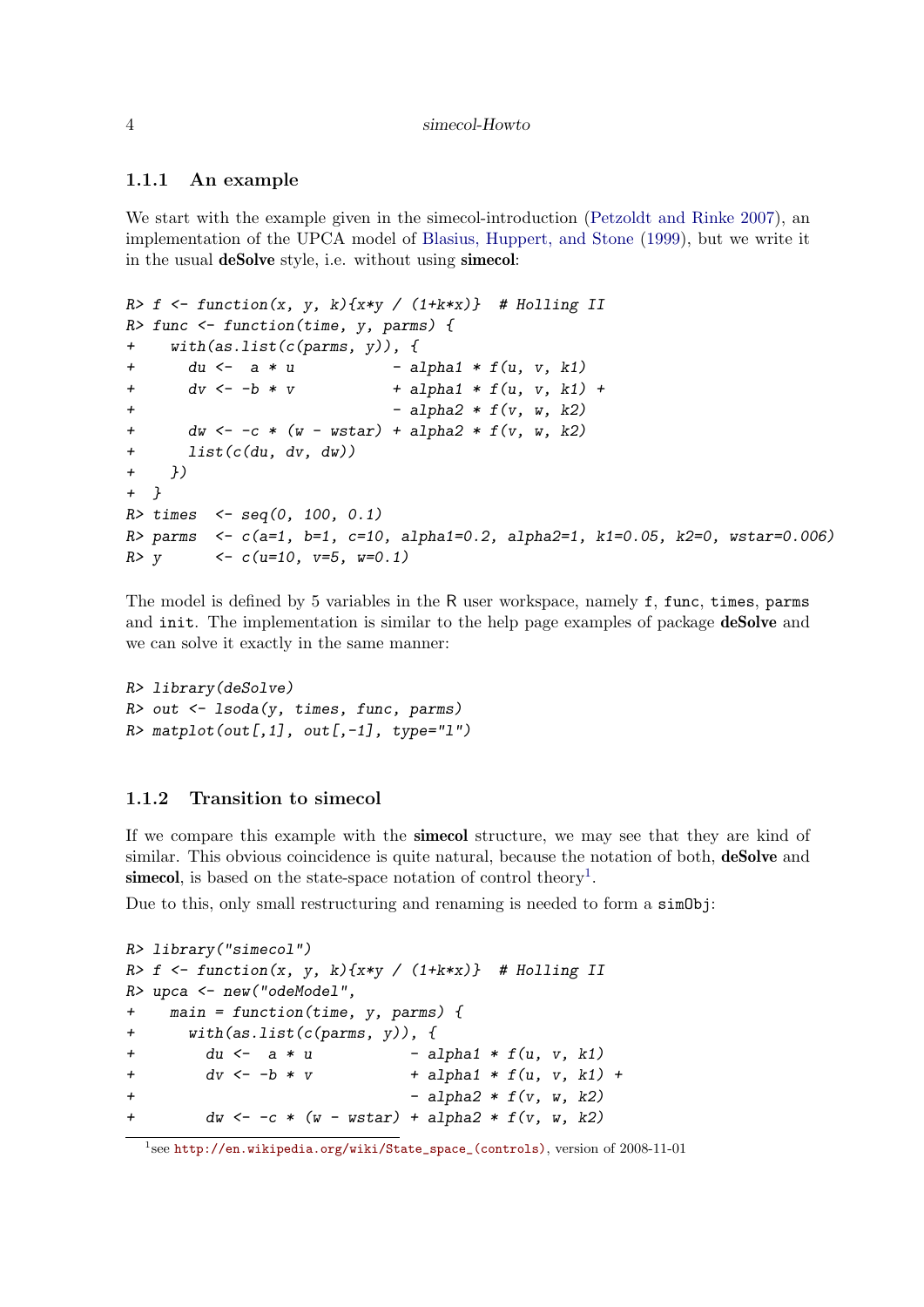

Figure 1.1: Output of UPCA model, solved with 1soda from package deSolve.

```
+ list(c(du, dv, dw))
+ })
+ },
+ \times times = seq(0, 100, 0.1),
    params = c(a=1, b=1, c=10, alpha1=0.2, alpha2=1,k1=0.05, k2=0, wstar=0.006),
+ init = c(u=10, v=5, w=0.1),
+ solver = "lsoda"
+ )
```
We may notice that the assignment operators " $\leq$ " changed to a declarative equal sign "=" for the slot definitions, that some of the names  $(y, func)$  were changed to the pre-defined slot names of simecol and that all the slot definitions are now comma separated arguments of the new function that creates the upca object. The solver method lsoda is also given as a character string pointing to the original lsoda function in package deSolve.

The new object can now be simulated very easily with the  $\sin$  function of simecol that returns the object with all original slots and one additional slot out holding the output values. A generic plot function is also available for basic plotting of the output:

 $R$ > upca  $\leq$  sim(upca) R> plot(upca)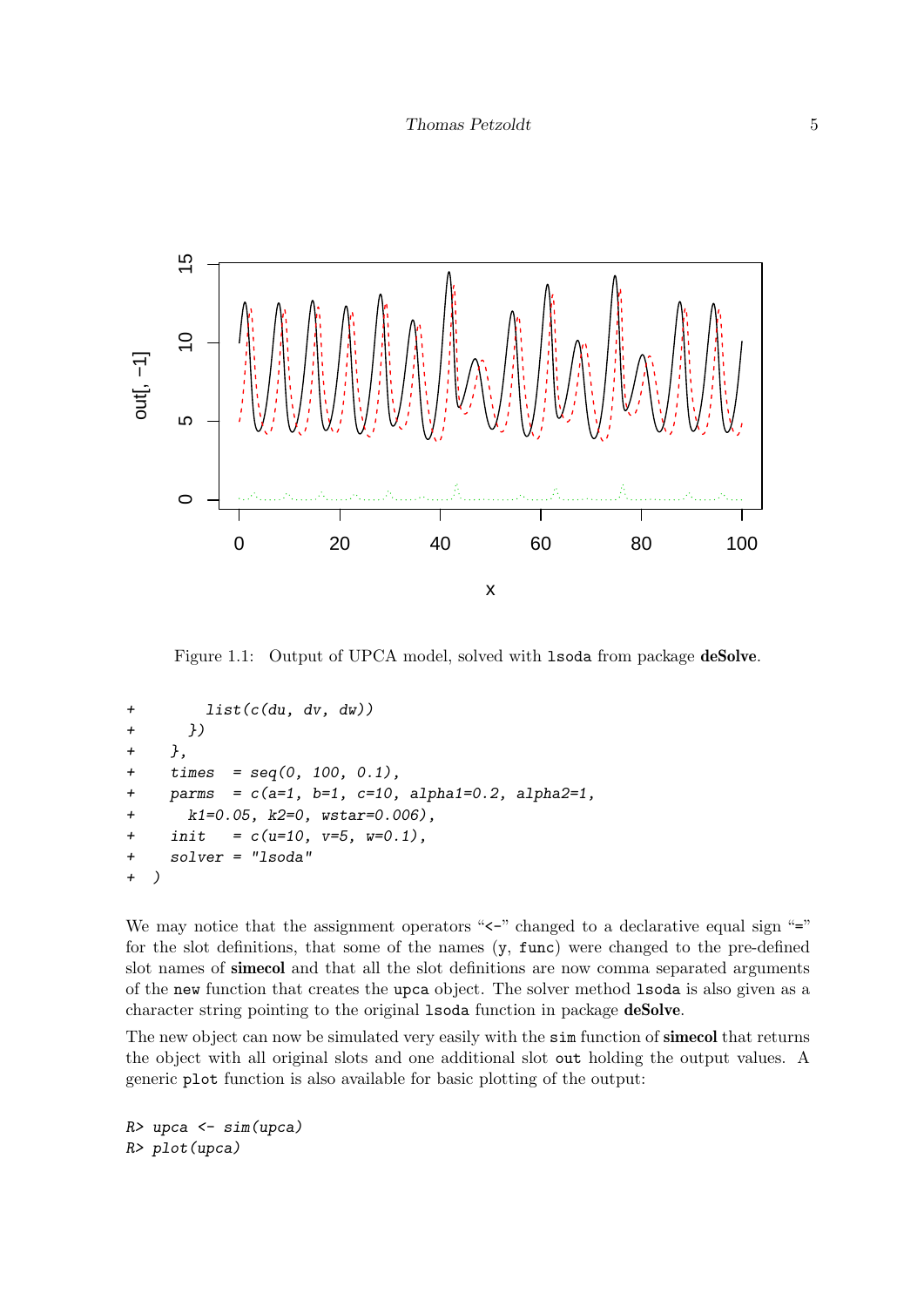It is now also possible to extract the results from upca with a so called accessor function out, and to use arbitrary, user-defined plot functions:

```
R> plotupca <- function(obj, ...) {
+ o \leq out (obj)+ matplot(o[,1], o[,-1], type="l", ...)
+ legend("topright", legend = c("u", "v", "w"), lty=1:3, , bg="white", col = 1:3)
+ }
R> plotupca(upca)
```
Okay, that's it, but note that function f is not yet part of the simecol object, that's why we call here a "mixed implementation". This function f is rather simple here, but it would be also possible to call functions of arbitrary complexity from main.

#### <span id="page-5-0"></span>1.1.3 Creating scenarios

After defining one simecol object (that we can call a parent object or a prototype), we may create derived objects, simply by copying (cloning) and modification. As an example, we create two scenarios with different parameter sets:

```
R> sc1 <- sc2 <- upca
R> parms(sc1)["wstar"] <- 0
R> parms(sc2)["wstar"] <- 0.1
R > sc1 <- sim(sc1)
R > sc2 < - sim(sc2)R> par(mfrow=c(1,2))
R> plotupca(sc1, ylim=c(0, 250))
R> plotupca(sc2, ylim=c(0, 250))
```
If we simulate and plot these scenarios, we see an exponentially growing  $u$  in both cases, and cycles resp. an equilibrium state for v and w for the scenarios respectively (figure [1.2\)](#page-6-0). If we now also change the functional response function  $f$  from Holling II to Lotka-Volterra:

 $R> f \leftarrow function(x, y, k) \{x * y\}$ 

both model scenarios, sc1 and sc2 are affected by this new definition.

```
R > sc1 <- sim(sc1)
R > sc2 \le -\sin(sc2)R> par(mfrow=c(1,2))
R> plotupca(sc1, ylim=c(0, 20))
R> plotupca(sc2, ylim=c(0, 20))
```
Now, we get a stable cycle for  $u$  and  $v$  in scenario 1 and an equilibrium for all state variables in scenario 2 (figure [1.3\)](#page-7-0). You may also note that the new function  $f$  has exactly the same parameters as above, including the, in the second case obsolete, parameter k.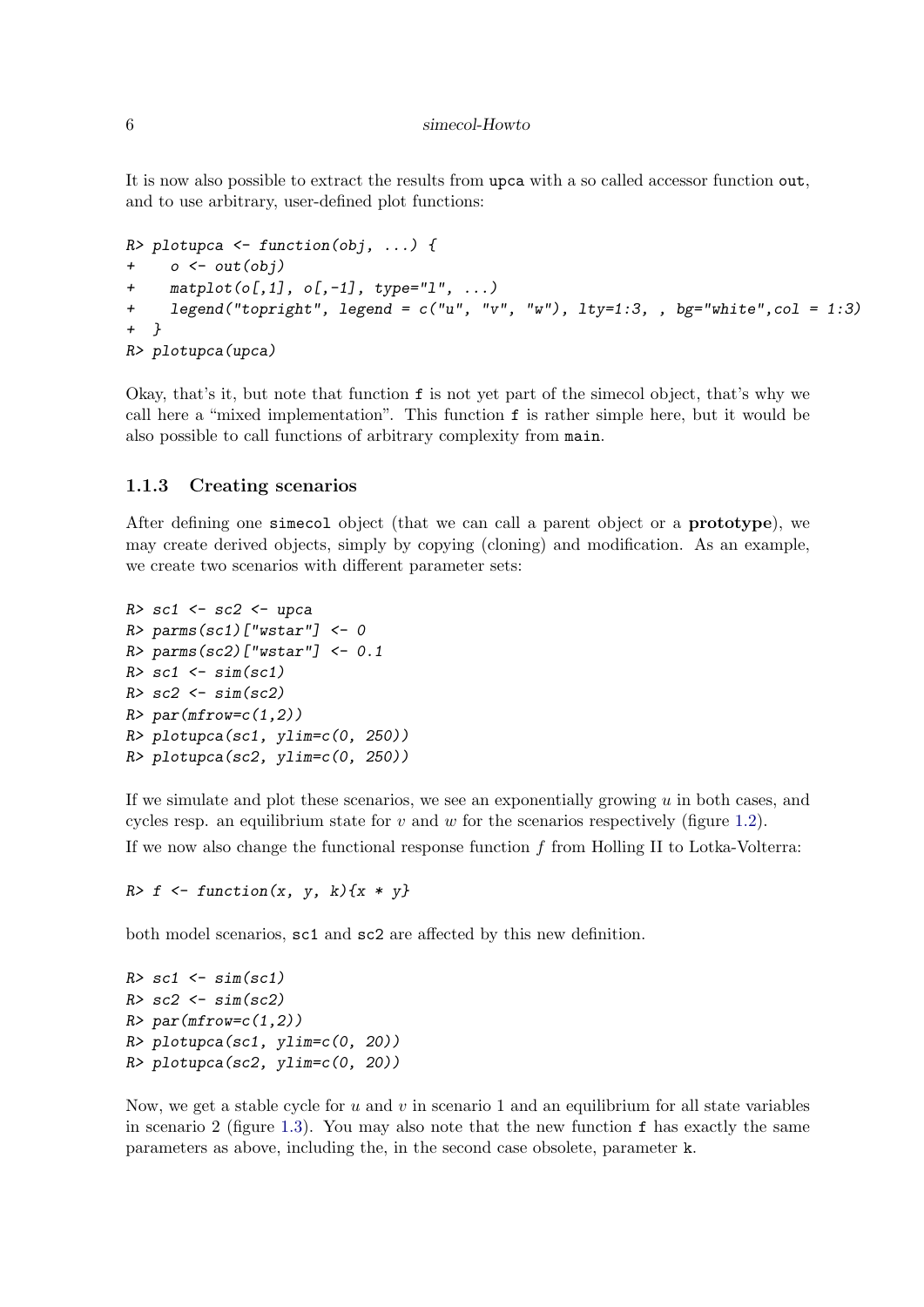

<span id="page-6-0"></span>Figure 1.2: Two scenarios of the UPCA model (left: wstar=0, right: wstar=0.1; functional response f is Holling II).

In the examples above, function f was an ordinary function in the user workspace, but it is also possible to implement such functions (or sub-models) directly as part of the model object. As one possibility, one might consider to define local functions within main, but that would have the disadvantage that such functions are not easily accessible from outside.

To allow the latter, simecol has an optional slot "equations", that can hold a list of sub-models. Such an equations-slot can be defined either during object creation, or functions may be added afterwards. In the following, we derive two new clones with default parameter settings from the original upca-object, and then assign one version (the Holling II functional response) to scenario 1 and the other version (simple multiplicative Lotka-Volterra functional response) to scenario 2 (figure [1.4\)](#page-8-1):

```
R > sc1 <- sc2 <- upca
R> equations(sc1)$f <- function(x, y, k){x*y / (1+k*x)}
R> equations(sc2)$f <- function(x, y, k){x * y}
R> sc1 <- sim(sc1)
R > sc2 < - sim(sc2)R > par(mfrow=c(1,2))R> plotupca(sc1, ylim=c(0, 20))
R> plotupca(sc2, ylim=c(0, 20))
```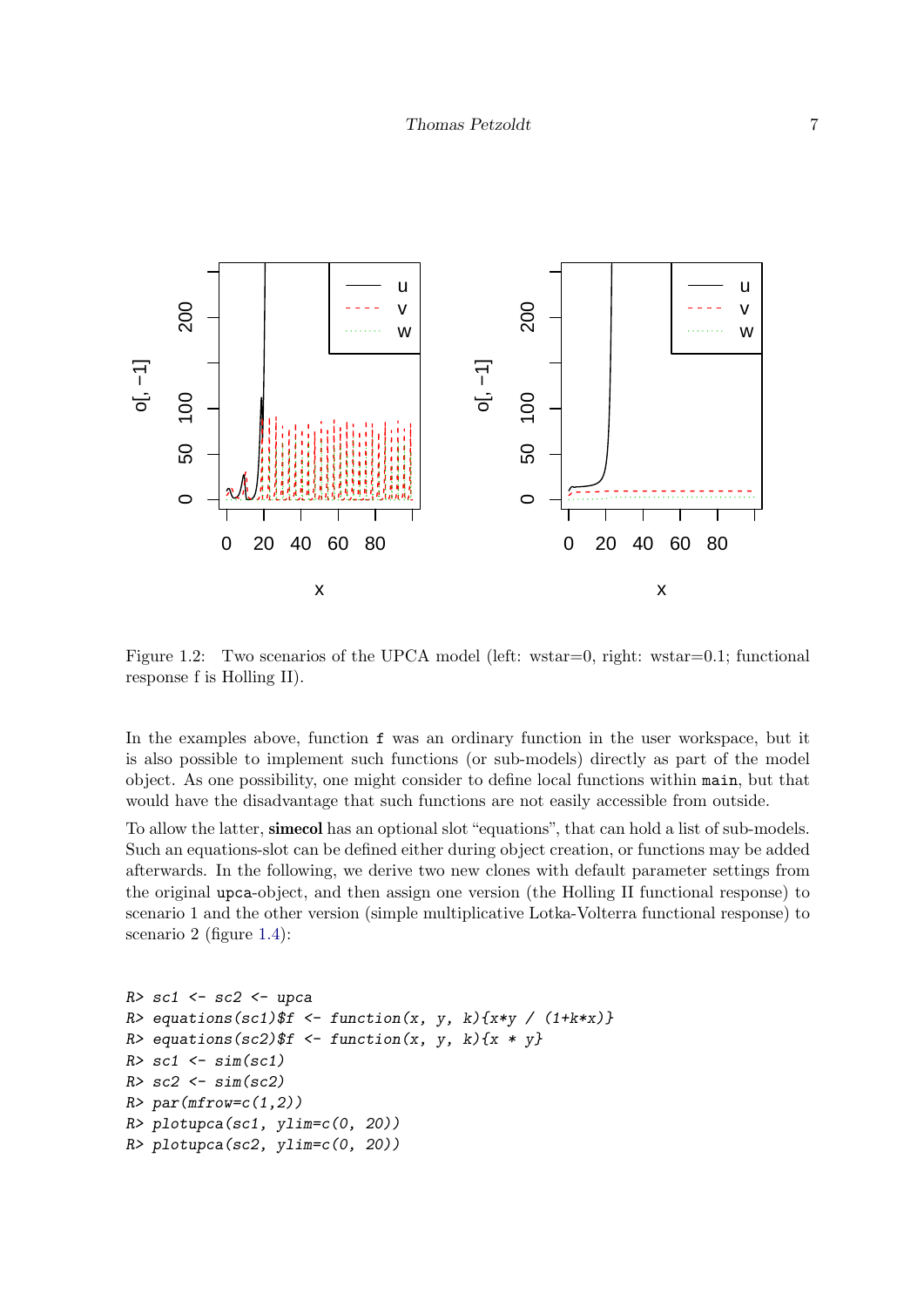

<span id="page-7-0"></span>Figure 1.3: Two scenarios of the UPCA model (left: wstar=0, right: wstar=0.1; functional response f is Holling II).

This method allows to compare models with different structures in the same way as scenarios with different parameter values. In addition, it is also possible to define model objects with different versions of **built-in** sub-models, that can be alternatively enabled:

```
R> upca <- new("odeModel",
+ main = function(time, y, parms) {
+ with(as.list(c(parms, y)), {
+ du \leq -a * u - alpha1 * f(u, v, k1)
+ dv \leftarrow -b * v + alpha1 * f(u, v, k1) +
+ - alpha2 * f(v, w, k2)+ dw \leftarrow -c * (w - wstar) + alpha2 * f(v, w, k2)+ list(c(du, dv, dw))
+ })
+ },
+ equations = list(
+ f1 = function(x, y, k){x*y}, # Lotka-Volterra
+ f2 = function(x, y, k){x*y / (1+k*x)} # Holling II
+ ),
+ times = seq(0, 100, 0.1),
+ parms = c(a=1, b=1, c=10, alpha1=0.2, alpha2=1, k1=0.05, k2=0, wstar=0.006),
+ init = c(u=10, v=5, w=0.1),
```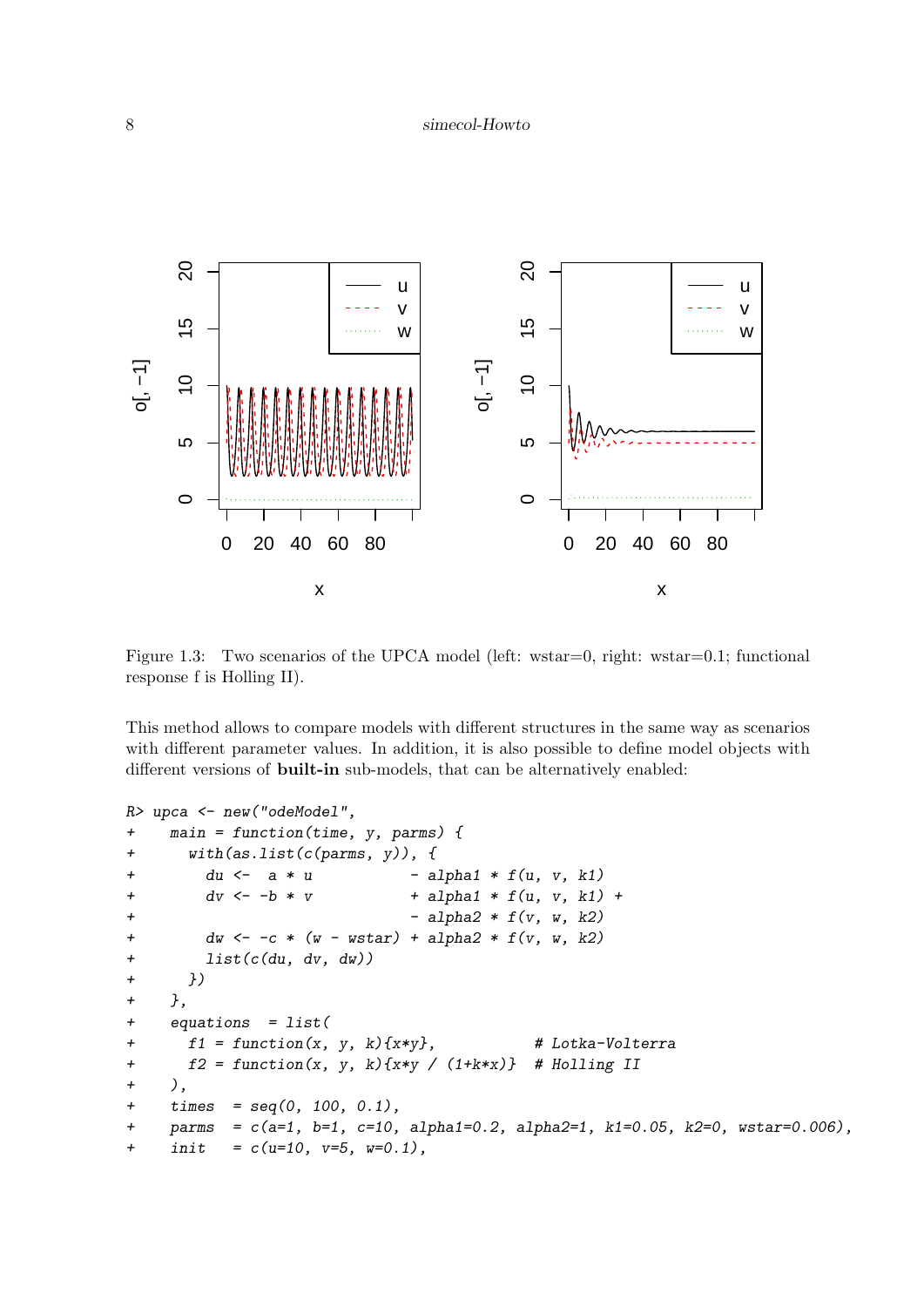

<span id="page-8-1"></span>Figure 1.4: Two scenarios of the UPCA model (left: functional response f is Holling II, right functional response is Lotka-Volterra).

```
+ solver = "lsoda"
+ )
R> equations(upca)$f <- equations(upca)$f1
```
#### <span id="page-8-0"></span>1.1.4 Debugging

As stated before, all-in-one encapsulation of all functions and data in simObjects has many advantages, but there is also one disadvantage, namely debugging. Debugging of S4 objects is sometimes cumbersome, especially if slot-functions (e.g. main, equations, initfunc) come into play. These difficulties are not much important for well-functioning ready-made model objects, but they appear as an additional burden during model building, in particular if these models are technically not as simple as in our example.

Fortunately, there are easy workarounds. One of them is implementing the technically challenging parts in the user-workspace first using the above mentioned mixed style. Then, after developing and debugging the model and if everything works satisfactory, integrating the parts into the object is straightforward, given that you keep the general structure in mind. In the example below, we implement the main model as a workspace function  $f(\text{main}^2)$  $f(\text{main}^2)$  $f(\text{main}^2)$  with the same interface (parameters and return values) as above, which is then called by the main-function

<span id="page-8-2"></span><sup>2</sup>Note that this function must never be named "func", for some rather esoteric internal reasons which we shall not discuss further here.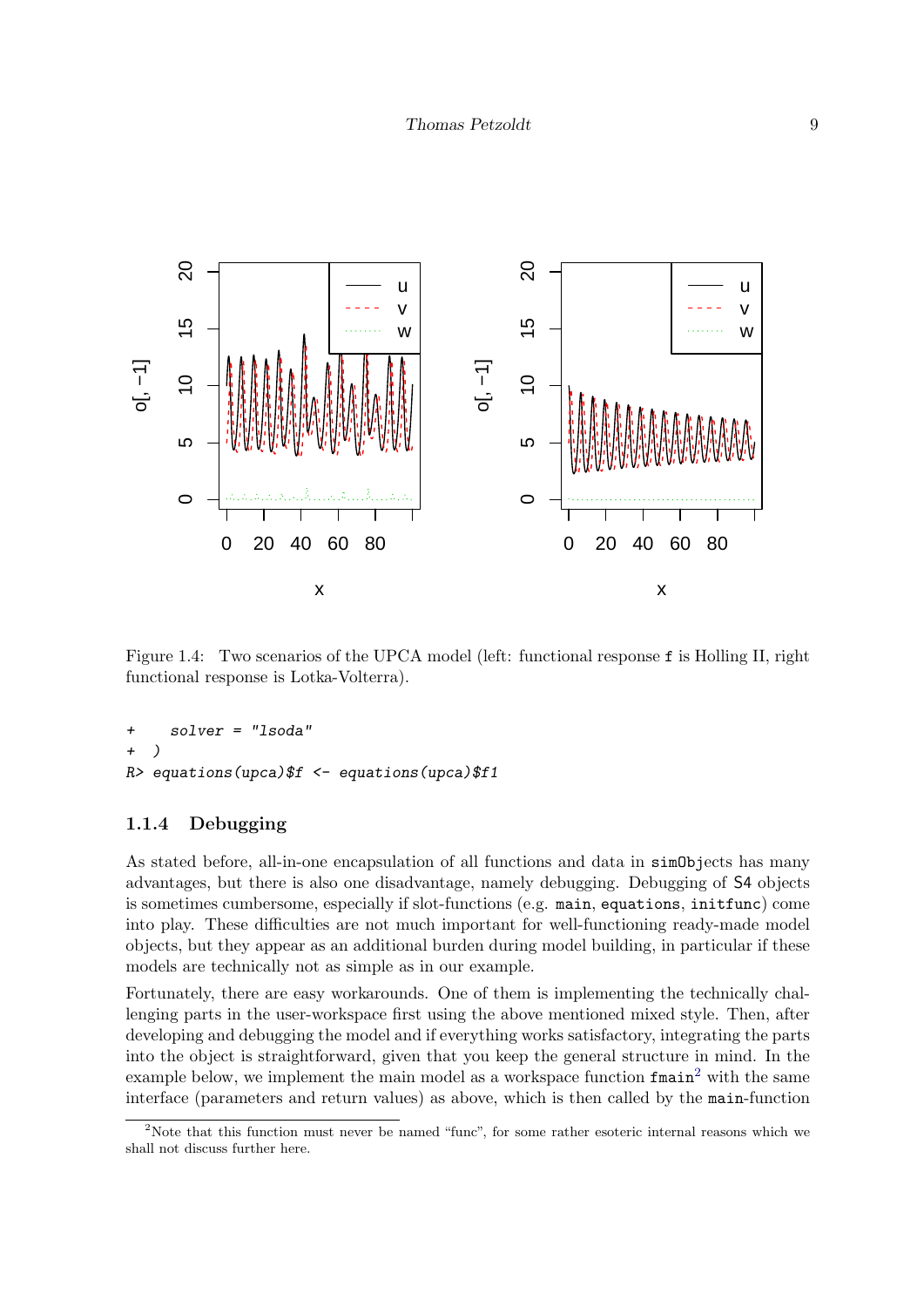```
10 simecol-Howto
```

```
of the simObj:
R> f \leftarrow function(x, y, k) \{x*y / (1+k*x)\} # Holling II
R> fmain <- function(time, y, parms) {
+ with(as.list(c(parms, y)), {
+ du \leftarrow a * u - alpha1 * f(u, v, k1)
+ dv \leftarrow -b * v + alpha1 * f(u, v, k1) +
                             - alpha2 * f(v, w, k2)+ dw \leftarrow -c * (w - wstar) + alpha2 * f(v, w, k2)+ list(c(du, dv, dw))
+ })
+ }
R> upca <- new("odeModel",
+ main = function(time, y, parms) fmain(time, y, parms),
+ times = seq(0, 100, 0.1),
+ parms = c(a=1, b=1, c=10, alpha1=0.2, alpha2=1, k1=0.05, k2=0, wstar=0.006),
+ init = c(u=10, v=5, w=0.1),
+ solver = "lsoda"
+ )
```
This function fmain as well as any other submodels like f can now be debugged with the usual R tools, e.g. debug:

R> debug(fmain)  $R$ > upca <- sim(upca)

Debugging can be stopped by undebug(fmain). If everything works, you can add the body of fmain to upca manually, and it is even possible to do this in the formalized simecol way of object modification:

```
R main(upca) \leq fmain # assign workspace function to main slot
R> equations(upca)$f <- f # assign workspace function to equations
R>rm(fmain, f) # optional, for saving memory and avoiding confusion
R > str(upca) # show the object
Formal class 'odeModel' [package "simecol"] with 10 slots
  ..@ parms : Named num [1:8] 1e+00 1e+00 1e+01 2e-01 1e+00 5e-02 0e+00 6e-03
  .. \ldots attr(*, "names")= chr [1:8] "a" "b" "c" "alpha1" \ldots..@ init : Named num [1:3] 10 5 0.1
  .. ..- attr(*, "names")= chr [1:3] "u" "v" "w"
  ..@ observer : NULL
  ..@ main :function (time, y, parms)
  .. ..- attr(*, "srcref")=Class 'srcref' atomic [1:8] 405 11 413 1 11 1 4 12
  .. .. .. ..- attr(*, "srcfile")=Classes 'srcfilecopy', 'srcfile' <environment: 0x347ba80>
  ..@ equations:List of 1
  \ldots ...$ f: function (x, y, k)
```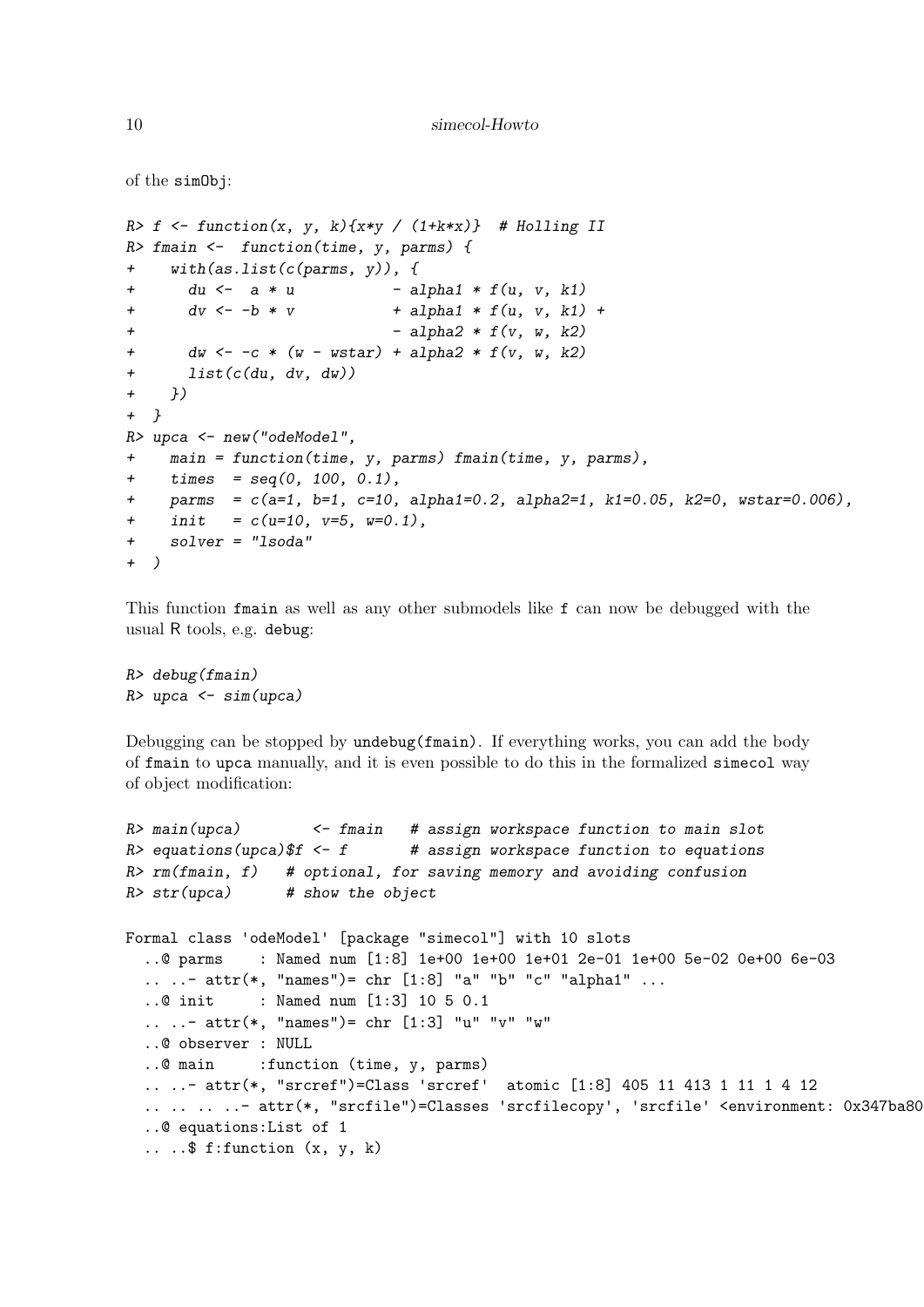```
.. .. ..- attr(*, "srcref")=Class 'srcref' atomic [1:8] 403 6 403 37 6 37 2 2
.. .. .. .. ..- attr(*, "srcfile")=Classes 'srcfilecopy', 'srcfile' <environment: 0x347b
..@ times : num [1:1001] 0 0.1 0.2 0.3 0.4 0.5 0.6 0.7 0.8 0.9 ...
..@ inputs : NULL
..@ solver : chr "lsoda"
..@ out : NULL
..@ initfunc : NULL
```
Now, we can delete f and fmain to have a clean workspace with only the necessary objects.

#### <span id="page-10-0"></span>1.2 Different ways to store simObjects

One of the main advantages of simecol is, that model objects can be made persistent and that it is easy to distribute and share simObjects over the internet.

The most obvious and simple form is, of course, to use the original source code of the objects, i.e. the function call to new with all the slots which creates the S4-object (see section [1.1.2\)](#page-3-1), but there are also other possibilities.

simecol objects can be saved in machine readable form as  $S4$ -object binaries with the save method of R, which stores the whole object with all its equations, initial values, parameters etc. and also the simulation output if the model was simulated before saving.

```
R> save(upca, file="upca.Rdata") # persistent storage of the model object
R> load("upca.Rdata") # load the model
```
Conversion of the S4 object to a list is another possibility, that yields a representation that is readable by humans and by R:

R> l.upca <- as.list(upca)

This method allows to get an alternative text representation of the simObj, that can be manipulated by code parsing programs or dumped to the hard disk:

R> dput(l.upca, file="upca\_list.R")

and this is completely reversible via:

```
R> l.upca <- dget("upca_list.R")
R> upca <- as.simObj(1.upca)
```
Sometimes it may be useful to store simObjects in an un-initialized form, in particular if they are to be distributed in packages.

Let's demonstrate this again with a simple Lotka-Volterra model. In the first step, we define a function, that returns a simecol object: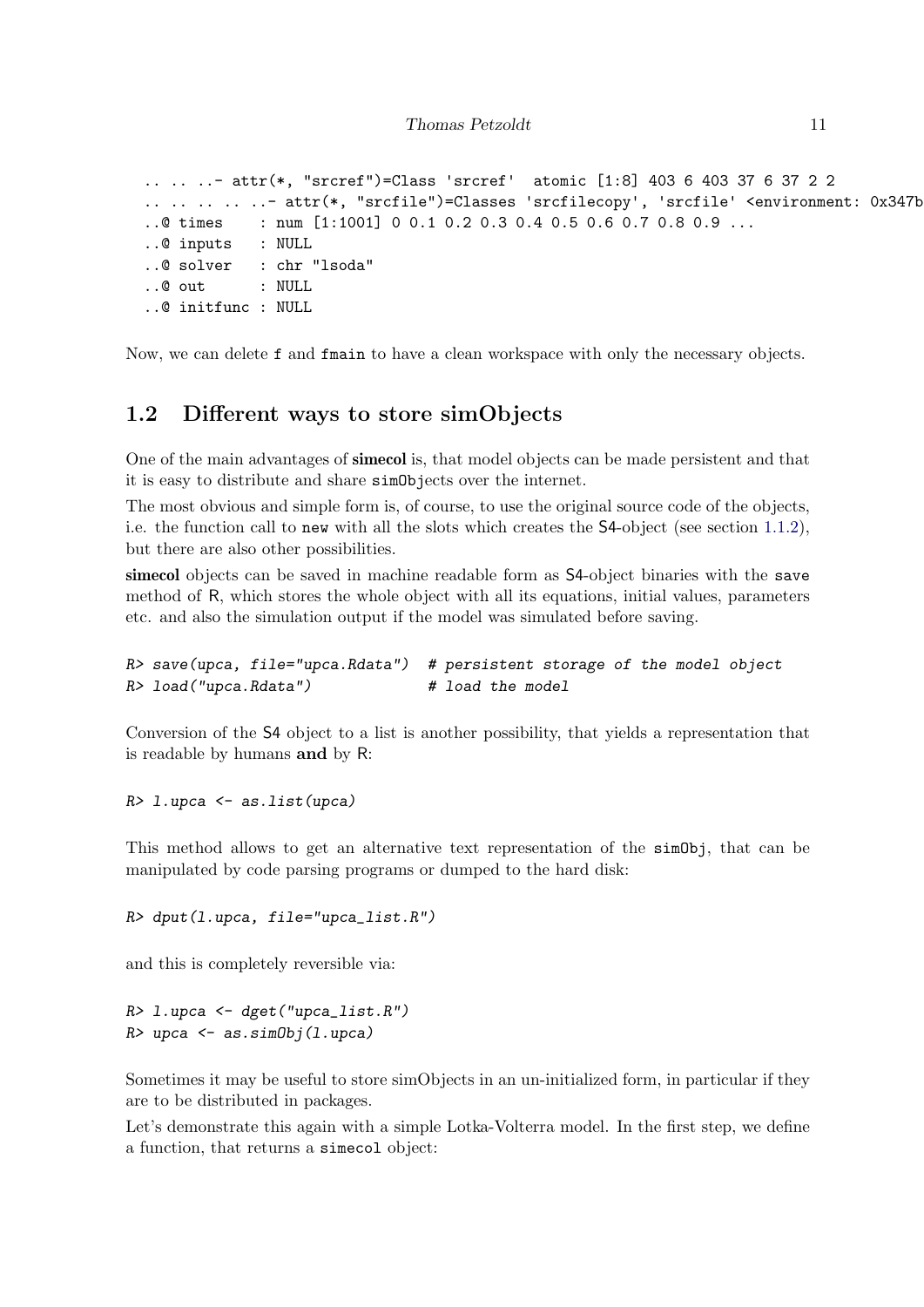```
12 simecol-Howto
```

```
R> genLV <- function() {
+ new("odeModel",
+ main = function (time, init, parms) {
+ x <- init
+ p <- parms
+ dx1 \leftarrow p['k1"] * x[1] - p['k2"] * x[1] * x[2]+ dx2 \leftarrow - p['k3"] * x[2] + p['k2"] * x[1] * x[2]+ list(c(dx1, dx2))
+ },
+ parms = c(k1=0.2, k2=0.2, k3=0.2),
+ times = c(from=0, to=100, by=0.5),
+ \quad init = c(prey=0.5, predator=1),
+ solver = "lsoda"
+ )
+ }
```
Now, the function contains the instruction, how R can create a new instance of such a model. The simecol object is not created yet, but a call to the creator function can bring it to live:

```
R > 1v1 <- genLV()R> plot(sim(lv1))
```
This style is used in package **simecolModels**<sup>[3](#page-11-1)</sup>, a collection of (mostly) published ecological models.

#### <span id="page-11-0"></span>1.3 Methods to work with S4 objects

The S4 scheme includes several utility functions which can be used to inspect objects and their methods. As an example, showMethods can be used to list all different functions, that are available for one method (here sim), depending on the object types involved:

```
R> showMethods("sim")
```

```
Function: sim (package simecol)
obj="gridModel"
obj="indbasedModel"
    (inherited from: obj="simObj")
obj="odeModel"
obj="simObj"
```
Based on this information, it is now possible to inspect the source code of the particular method, e.g. the sim-function for differential equation models (class odeModel):

R> getMethod("sim", "odeModel")

<span id="page-11-1"></span> $^3$ simecolModels can be downloaded from the R-Forge server,  ${\tt http://simecol.r-forge.r-project.org/.}$  ${\tt http://simecol.r-forge.r-project.org/.}$  ${\tt http://simecol.r-forge.r-project.org/.}$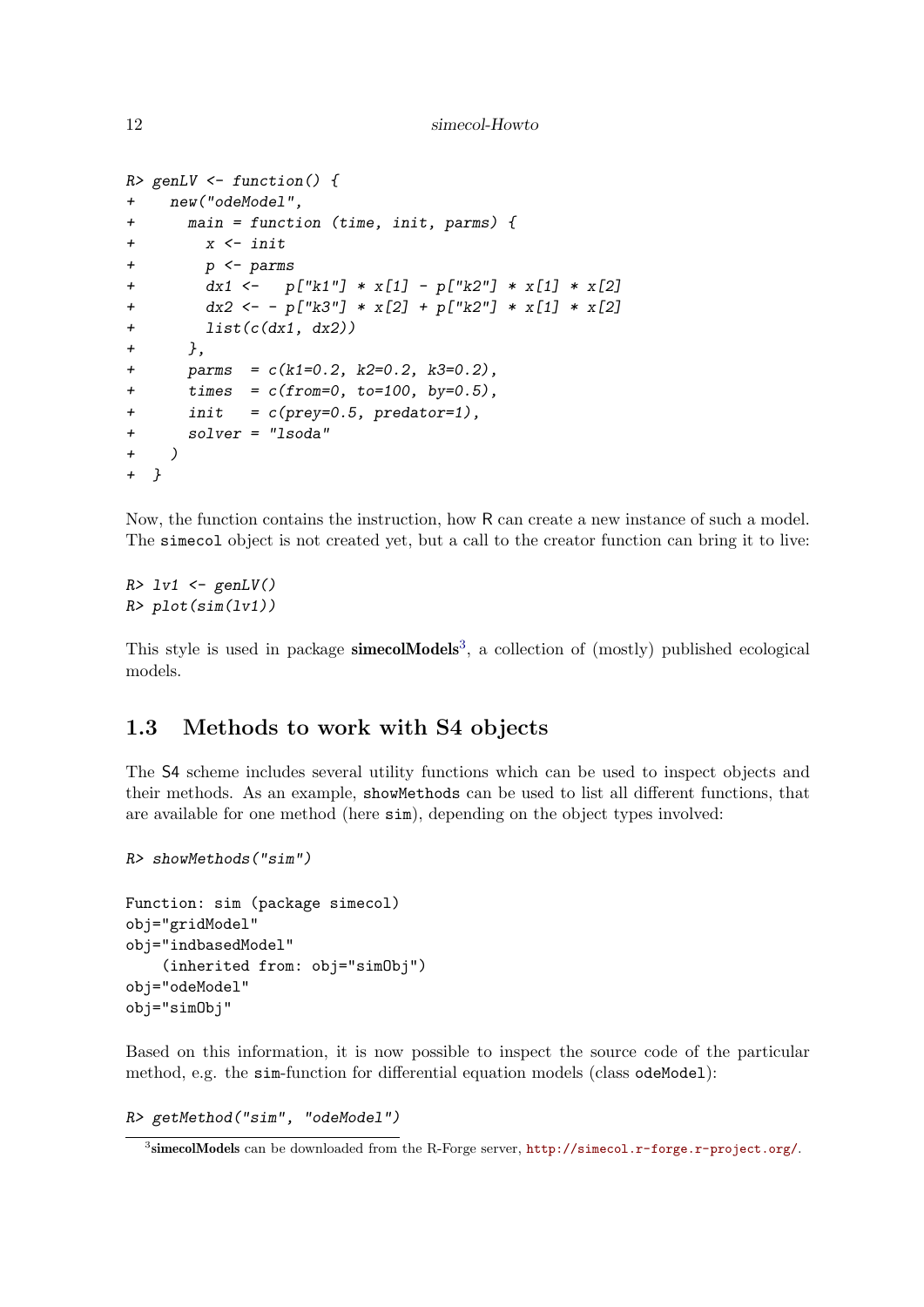```
Method Definition:
function (obj, initialize = TRUE, \ldots)
{
    if (initialize & !is.null(obj@initfunc))
        obj <- initialize(obj)
    times <- fromtoby(obj@times)
    func <- obj@main
    inputs <- obj@inputs
    equations <- obj@equations
    environment(func) <- environment()
    equations <- addtoenv(equations)
    if (is.null(inputs)) {
        out <- do.call(obj@solver, list(obj@init, times, func,
            obj@parms, ...))
    }
    else {
        out <- do.call(obj@solver, list(obj@init, times, func,
            obj@parms, inputs = obj@inputs, ...))
    }
    obj@out <- out
    invisible(obj)
}
<environment: namespace:simecol>
Signatures:
        obj
target "odeModel"
defined "odeModel"
```
In addition to this, R has several other functions to inspect or manipulate objects, e.g. hasMethod, findMethod, or setMethod, please see the documentation of these functions for details.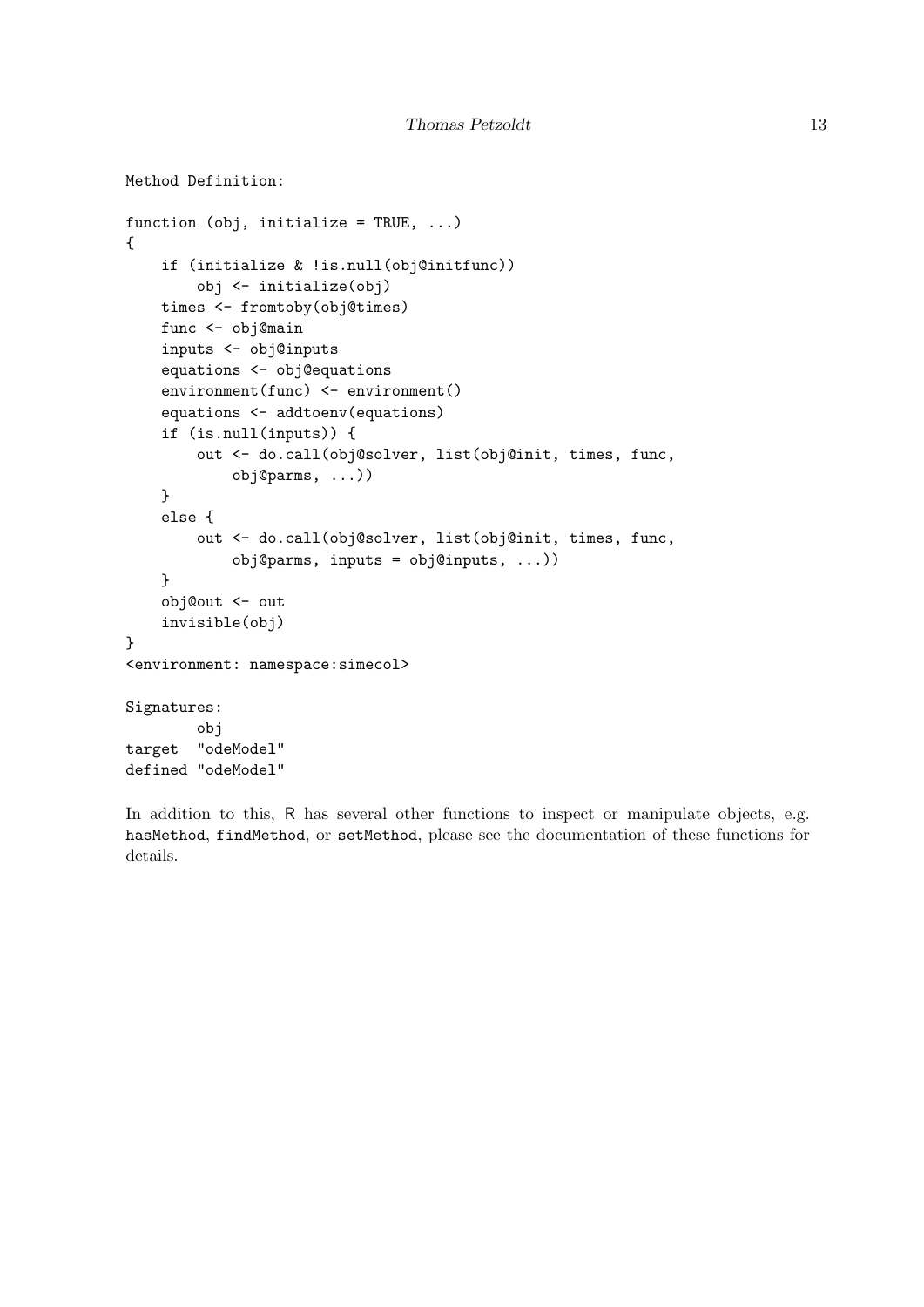### <span id="page-13-0"></span>Chapter 2

# Fitting Parameters

The preferred method to obtain model parameters is direct measurement of process rates. This can be done in own controlled experiments or by taking results from the literature. However, not all processes are accessible by direct measurement. In such cases process parameters can be identified indirectly by calibration from observed data.

#### <span id="page-13-1"></span>2.1 Example model and data

In order to demonstrate parameter fitting we use a simple ODE model with two coupled differential equations:

$$
\frac{dX}{dt} = \mu X - DX \tag{2.1}
$$

$$
\frac{dS}{dt} = D(S_0 - S) - \frac{1}{Y} \mu X \tag{2.2}
$$

with Monod functional response:

$$
\mu = v_m \frac{S}{k_m + S} \tag{2.3}
$$

and:

- $X =$  abundance or biomass concentration
- $S =$ substrate concentration
- $D =$  dilution rate
- $Y =$  yield constant (i.e. conversion factor between S and X)
- $D =$  dilution rate
- $mu =$  growth rate
- $v_m = \text{maximum growth rate}$
- $k_m =$  half saturation constant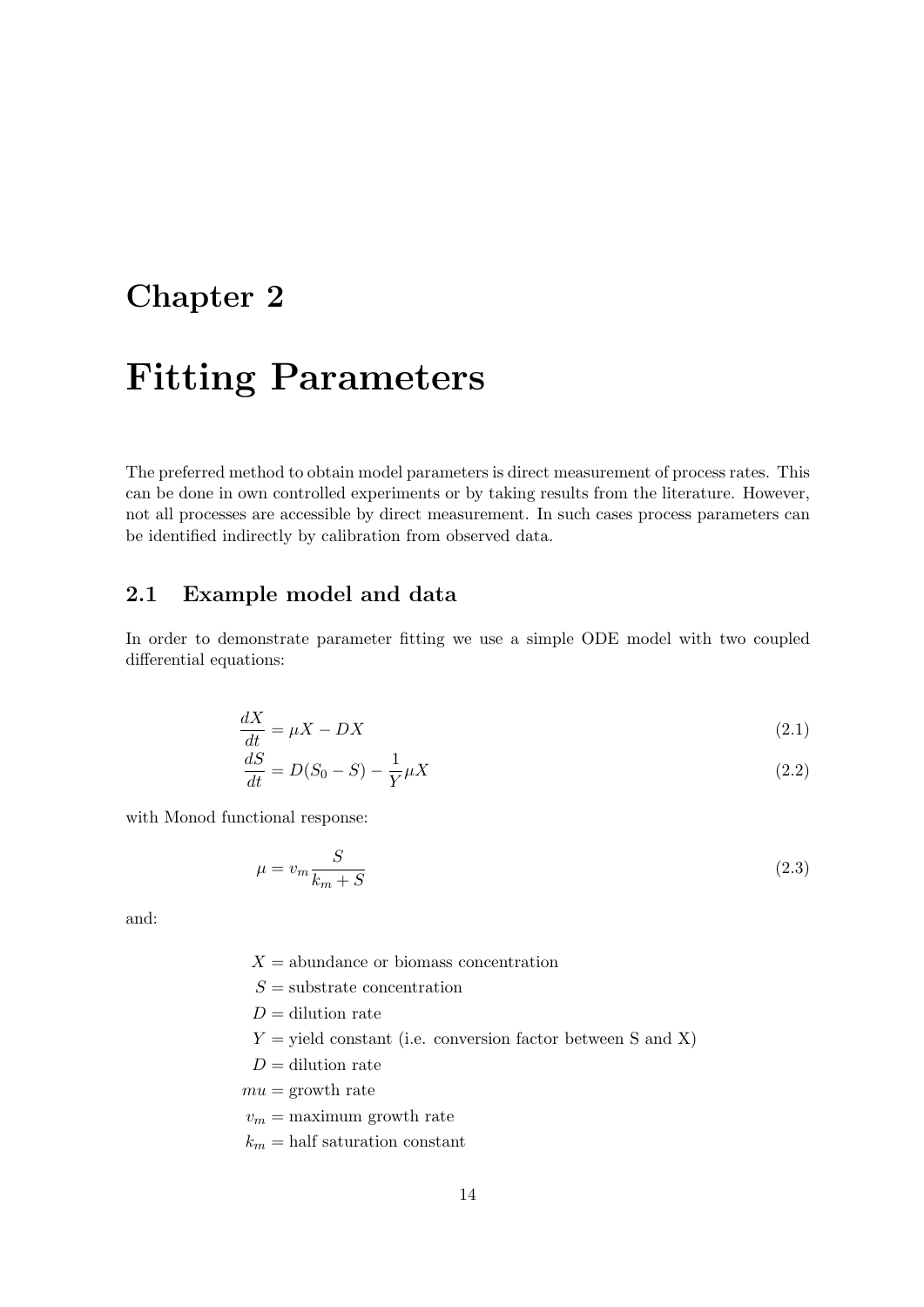#### <span id="page-14-0"></span>2.2 Load the model and assign a solver

The chemostat model is one of the standard examples in package simecol, that can be loaded like a data set.

In the following, instead of the default solver lsoda an explicit solver adams can be used, because the problem is not stiff. However, package deSolve only contains dedicated functions for the most common solvers like lsoda or rk4, while other solvers like adams (for non-stiff) or bdf (for stiff systems) are specified by calling ode with an appropriate method-option.

```
R> data(chemostat)
R> solver(chemostat) # shows which solver we have
[1] "lsoda"
R> ## assign an alternative solver
R> solver(chemostat) <- function(y, times, func, parms, ...) {
     ode(y, times, func, parms, method = "adams", ...)+ }
```
Now, we create two working copies cs1 and cs2 for further usage:

```
R> cs1 <- cs2 <- chemostat
```
Let's also assume we have the following test data:

```
R> obstime \leq seq(0, 20, 2)
R> yobs <- data.frame(
+ X = c(10, 26, 120, 197, 354, 577, 628, 661, 654, 608, 642),
+ S = c(9.6, 10.2, 9.5, 8.2, 6.4, 4.9, 4.2, 3.8, 2.5, 3.8, 3.9)+ )
```
Note that in this example, yobs contains two columns (and only two) with exactly the same column names as the state variables.

#### <span id="page-14-1"></span>2.3 Parameter estimation in simecol

Package simecol has a basic function for fitting parameters of ODE models (fit0deModel) built in. This function is a wrapper that uses existing optimization functions of R, currently nlminb with the "PORT" algorithm, newuoa and bobyqa from package minqa [\(Powell](#page-30-3) [2009;](#page-30-3) [Bates, Mullen, Nash, and Varadhan](#page-30-4) [2014\)](#page-30-4) and optim with "Nelder-Mead", "BFGS", "CG", "L-BFGS-B" and "SANN" (cf. [R Core Team](#page-30-5) [2015;](#page-30-5) [Nash](#page-30-6) [1990,](#page-30-6) and others). Among these only "PORT", "bobyqa" and "L-BFGS-B" support constrained optimization natively, whereas for the others fitOdeModel tries to emulate box constraints (more or less successfully) using an arctan-transformation (see p.constrain).

In order to save computation time it is suggested to use an efficient variable time step algorithm (e.g. adams od bdf, depending on the system) and to set external time steps of the model to the time steps contained in the observational data: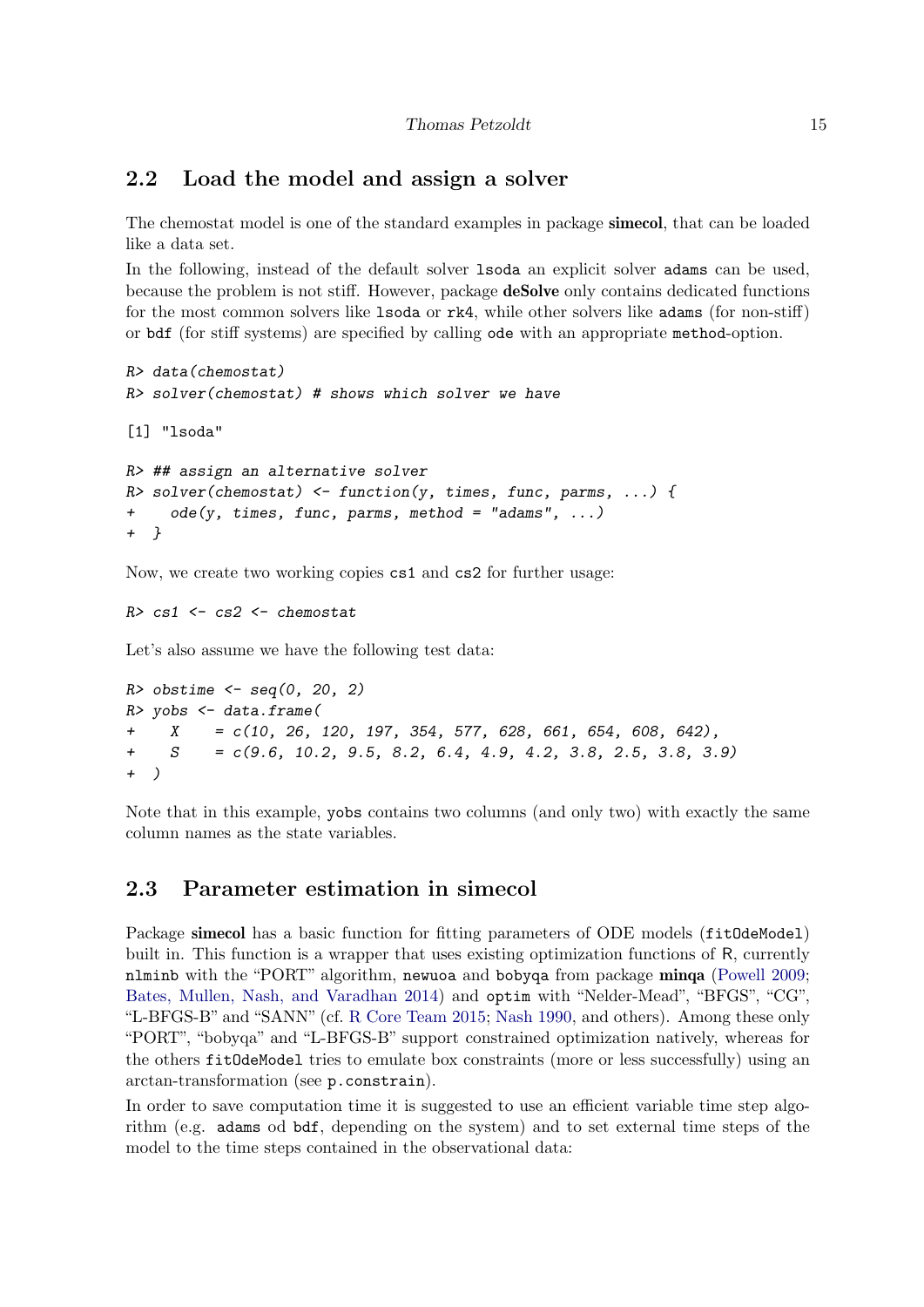$R$ > times(cs1)  $\leq$  obstime

For the most basic call to the parameter fitting function we need only the model object, the time steps and the observational data:

R> res <- fitOdeModel(cs1, obstime = obstime, yobs=yobs)

In this case, all parameters are fitted by least squares between all state variables and their corresponding observations. The start values for parameter estimation are taken from the simObject. Sum of squares of the individual state variables is weighted by the inverse standard deviation of the observations and the Nelder-Mead algorithm is used by default.

Many options are available to control the parameter fitting, e.g. to fit only a subset of parameters (whichpar), to control the amount of information displayed (debuglevel, trace), weighting of state variables (sd.yobs) or individual data points (weights), or the algorithm used (method).

In the following, we fit only  $v_m$ ,  $k_m$  and Y with the PORT algorithm, that is in many cases faster than the other methods, especially if the range of parameters is known (constrained optimization, e.g. to avoid negative values for  $k_m$ ). It as also a good idea to assign reasonable start values to the simObject. For interactive use it is recommended to set trace=TRUE.

```
R> whichpar <- c("vm", "km", "Y")
R > lower \leftarrow c(\text{vm}=0, \text{km}=0, \text{Y}=0)R> upper <- c(vm=100, km=500, Y=200)
R> parms(cs1)[whichpar] <- c(vm=5, km=10, Y=100)
R> res <- fitOdeModel(cs1, whichpar = whichpar,
+ lower = lower, upper=upper,
+ obstime = obstime, yobs = yobs, method = "PORT",
+ control=list(trace = FALSE))
```

```
relative convergence (4)
```
R> res

The results are now stored in a list structure (res), from which parameters, objective (sum of squares) or information about convergence can be extracted:

```
An object of class "modelFit"
Slot "par":
       vm km Y
 2.084100 4.805418 102.147774
Slot "message":
[1] "relative convergence (4)"
Slot "value":
[1] 0.3357664
```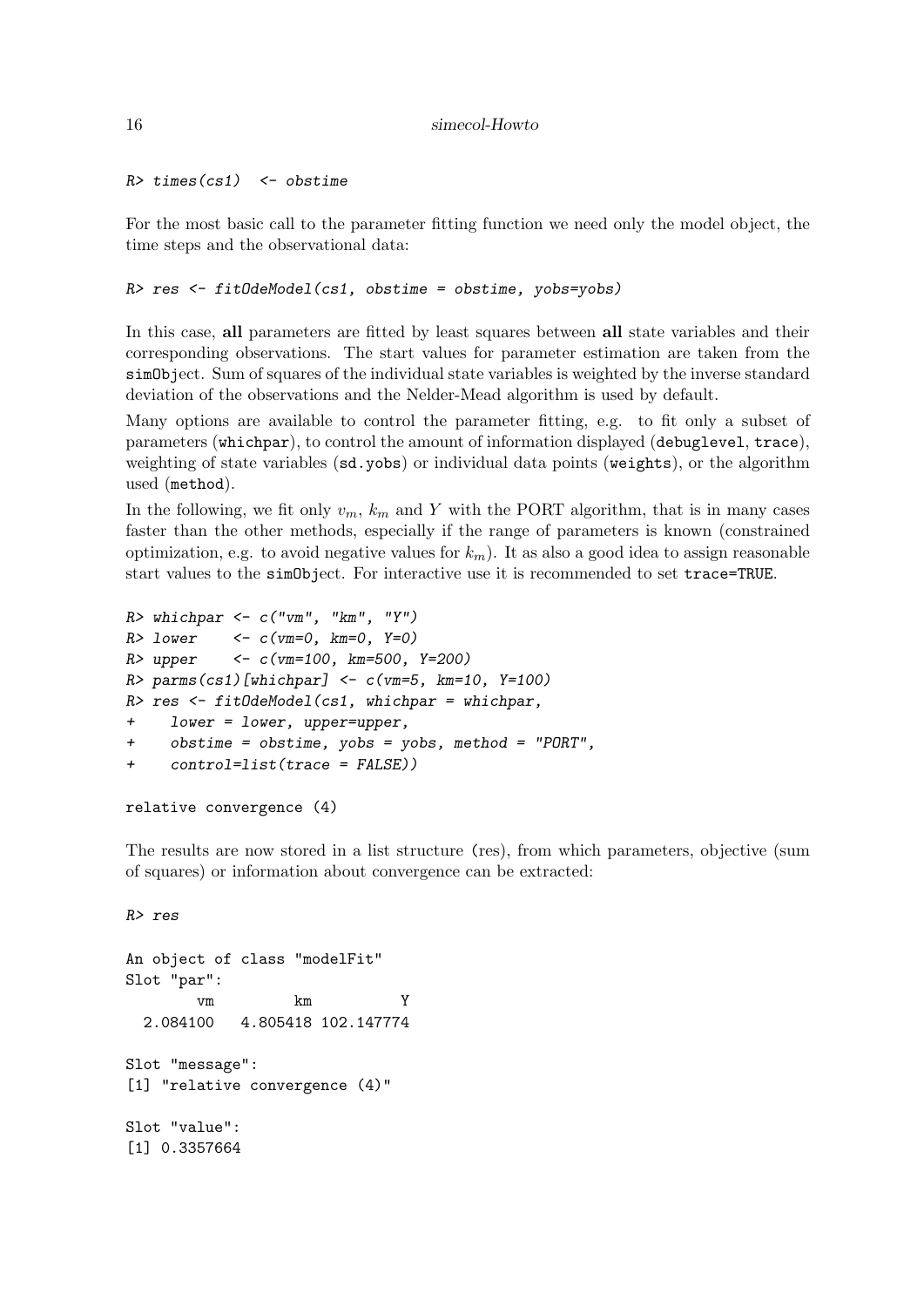```
Slot "list":
$par
       vm km Y
 2.084100 4.805418 102.147774
$objective
[1] 0.3357664
$convergence
[1] 0
$iterations
[1] 25
$evaluations
function gradient
     36 104
$message
[1] "relative convergence (4)"
$value
[1] 0.3357664
```
Future versions of simecol will probably contain specific functions to extract this information in a more user-friendly style.

The success of parameter estimation can now be controlled numerically and graphically. First we assign the new parameters to a copy of the model object:

```
R> parms(cs2)[whichpar] <- res$par
```
We get  $r^2$  for both state variables with:

```
R> times(cs2) <- obstime
R> ysim <- out(sim(cs2))
R> 1 - var(ysim$X - yobs$X) / var(yobs$X)[1] 0.9929231
R> 1 - var(ysim$S - yobs$S) / var(yobs$S)
[1] 0.973923
```
Note that time steps in data and model must be the same. However, for producing a smooth figure it is recommended to use a smaller time step. We will need this figure also for further examples, so it makes sense to define a function: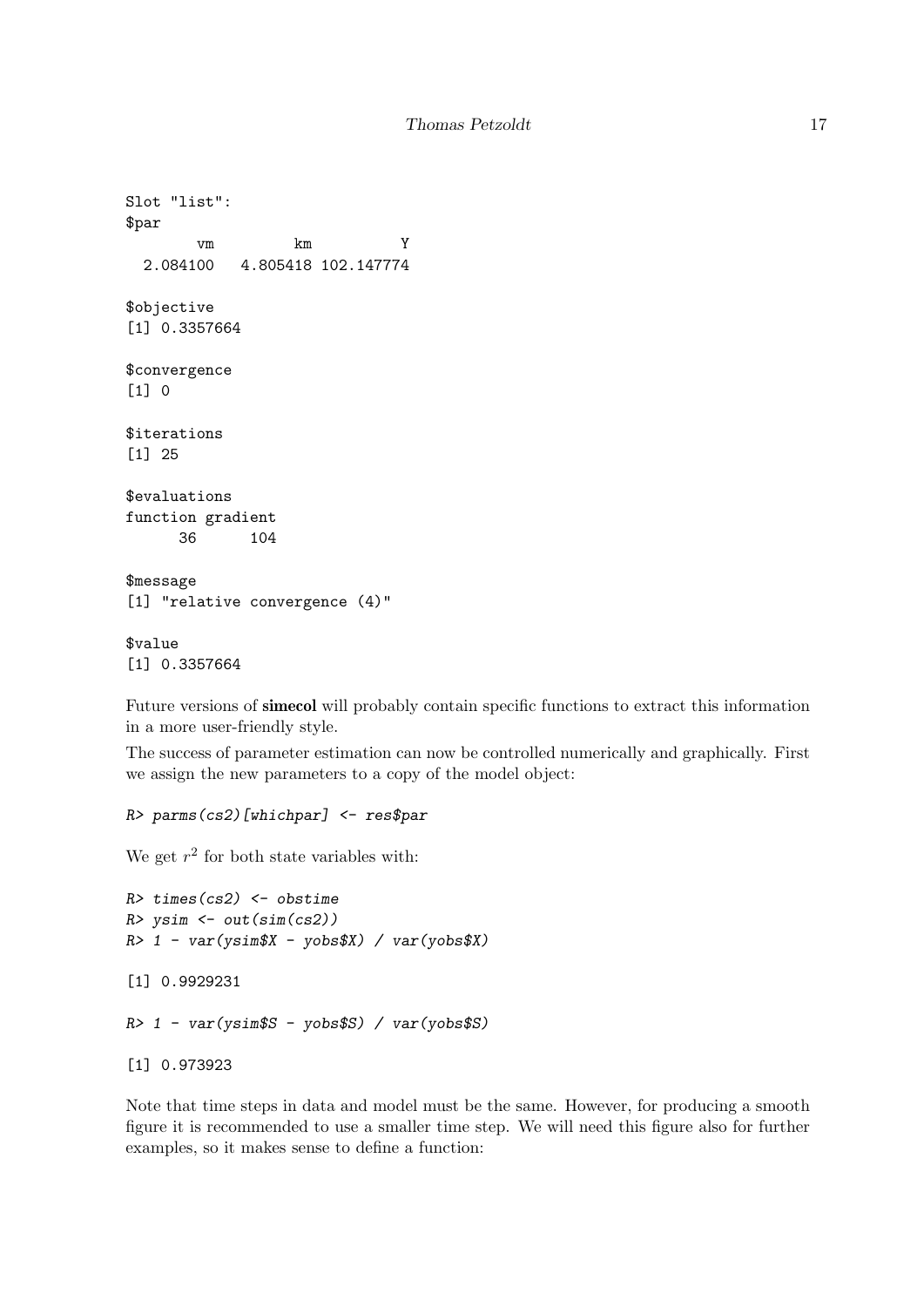

Figure 2.1: Observed data and fitted model.

```
R> plotFit <- function() {
+ times(cs2) <- c(from=0, to=20, by=.1)
     ysim \leftarrow out(sim(cs2))par(mfrow=c(1,2))plot(obstime, yobs $X, ylim = range(yobs $X, ysim $X))+ lines(ysim$time, ysim$X, col="red")
+ plot(obstime, yobs$S, ylim= range(yobs$S, ysim$S))
+ lines(ysim$time, ysim$S, col="red")
+ }
R> plotFit()
```
#### <span id="page-17-0"></span>2.4 Estimation of initial values

In the example above, we assumed that the initial values are were known and in fact, we used the built-in initial values from the default example. In many cases, however, initial values must be estimated from observed data because they are either completely unknown or known with a certain error.

In order to estimate initial values from data, we have to add them to the list of parameters in a technical sense.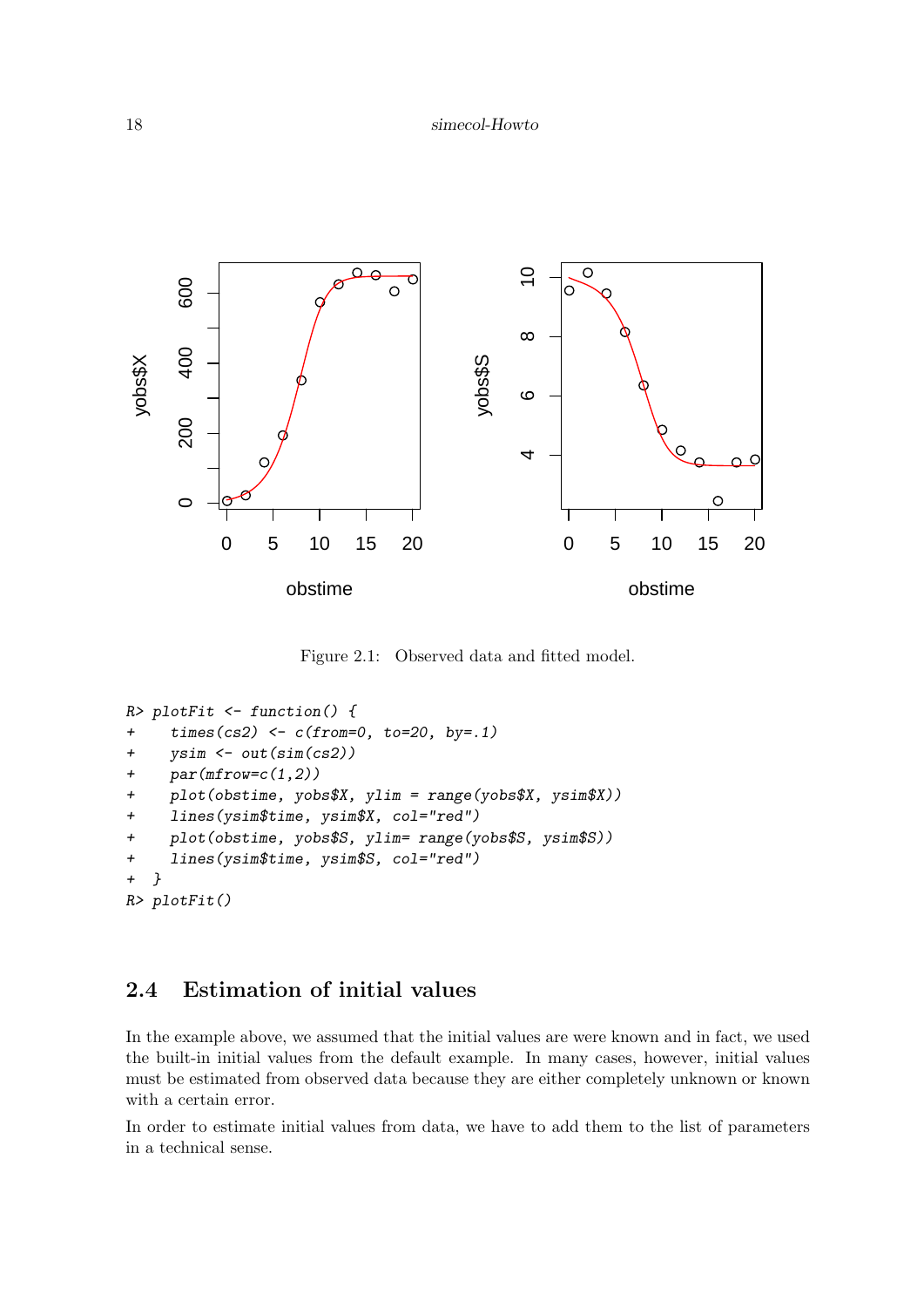```
R> parms(cs1) <- c(parms(cs1), init(cs1))
R> parms(cs1)
  vm km Y D S0 X S
 5.0 10.0 100.0 0.9 10.0 10.0 10.0
```
The second step is to assign these parameters back to the vector of initial values, at the beginning of a new simulation, i.e. to initialize the model object with new start values determined by the optimization algorithm before simulation and calculation of sum of squares. For such purposes, simecol objects have a special function slot initiance and the only thing we have to do is to assign an appropriate function which copies the appropriate values from parms to init.

```
R> initfunc(cs1) <- function(obj) {
+ init(obj) <- parms(obj)[c("X", "S")]
+ obj
+ }
```
Note that initfunc gets an object as input which is then modified and returned. Note also, that number and order of initial values must be consistent with main.

```
R whichpar \leq c("vm", "km", "X", "S")
R > lower <- c(\text{vm}=0, \text{km}=0, \text{X}=0, \text{S}=0)R> upper <- c(vm=100, km=500, X=100, S=100)
R > parms(cs1)[whichpar] <- c(vm=10, km=10, X=10, S=10)
R> res <- fitOdeModel(cs1, whichpar = whichpar,
+ lower = lower, upper=upper,
+ obstime = obstime, yobs = yobs, method = "Nelder",
+ control=list(trace = FALSE))
```
Assigning fitted parameters and a new simulation now results in:

```
R> initfunc(cs2) <- initfunc(cs1)
R> parms(cs2)[whichpar] <- res$par
R> plotFit()
```
Note that the model object cs2 should have a copy of the initfunc too, otherwise it is necessary to assign the initial values manually.

#### <span id="page-18-0"></span>2.5 Scaling and weighting

Appropriate scaling of observational variables is crucial. On one hand, scaling is necessary because variables may be of different order of magnitude or have different measurement units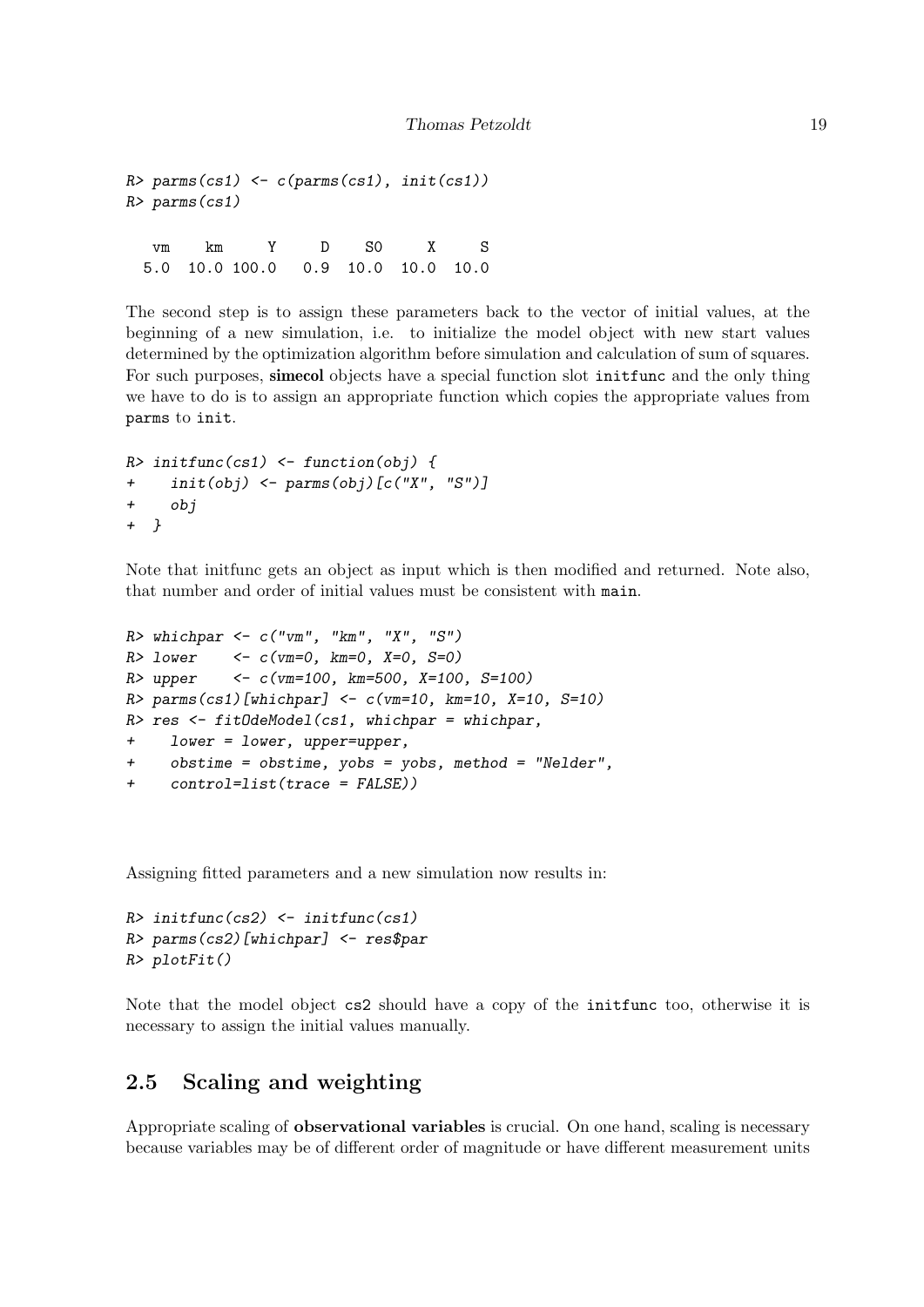

Figure 2.2: Observed data and fitted model  $(k_m, v_m$  and initial values were estimated).

(comparing apples and oranges), but on the other hand estimated parameters heavily depend on this decision.

Weighting is related to scaling. It may be required to weight individual data points, depending on their accuracy or the number of measurements they rely on.

A third type of scaling is sometimes necessary for numerical reasons if parameters have very different order of magnitude. Some algorithms (e.g. PORT) try to do this automatically but sometimes even for this, an optional scaling argument is required.

#### <span id="page-19-0"></span>2.5.1 Scaling of variables

The default scaling method used in **simecol** is division by the standard deviation of observational values (per variable, i.e. per column), but sometimes it is necessary to provide user-specified scaling. Depending on the question and kind of the data, different assumptions may be appropriate, for example mean, median, range, an appropriate conversion constant or kind of "expert judgement" that helps to make state variables comparable.

The following example uses default scaling (standard deviations of observations):

```
R> whichpar <- c("vm", "km")
R> parms(cs1)[whichpar] <- c(vm = 5, km = 2)
R> res <- fitOdeModel(cs1, whichpar = whichpar,
+ obstime = obstime, yobs = yobs, method = "Nelder")
```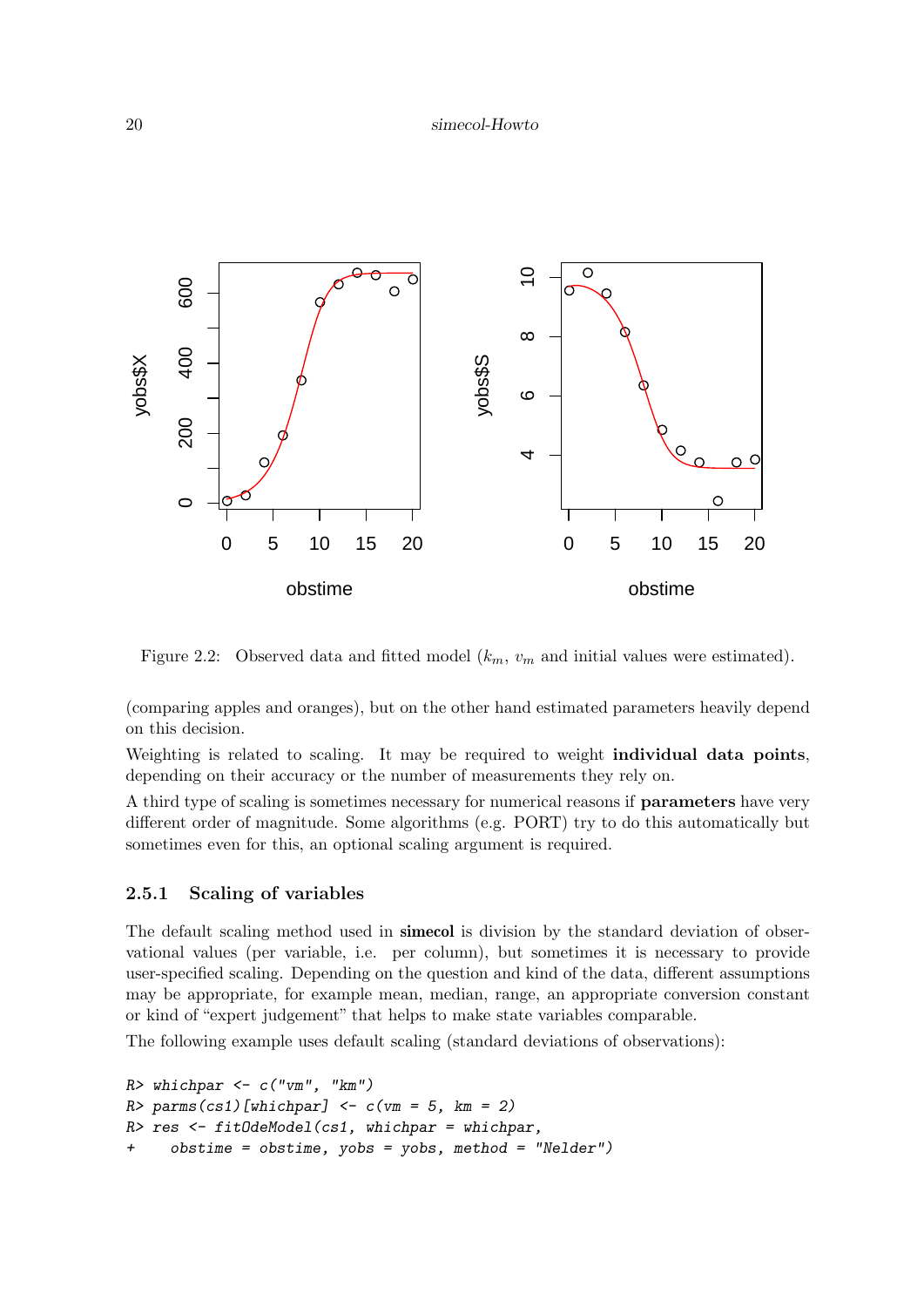R> res\$value

[1] 0.3432354

R> res\$par

vm km 2.045580 4.561685

and in the second example, we set scaling for both variables to one (i.e. divide both variables by 1). This means that no scaling is applied at all and the original dimensions remain:

```
R> res <- fitOdeModel(cs1, whichpar = whichpar,
+ obstime = obstime, yobs = yobs, method = "Nelder",
+ sd.yobs = c(1, 1)R> res$value
[1] 4984.078
R> res$par
     vm km
2.073279 4.645150
```
It is obvious that the resulting sum of squares and also the estimated parameters of these two approaches are different.

#### <span id="page-20-0"></span>2.5.2 Weighting of observations

Weighting of observations (i.e. per row or per individual value) can be useful in different circumstances, e.g. if measurements have different precision, if variance is not constant over the range of observations (violation of homoscdasticity) or if data points represent multiple measurements.

Let's assume that we want to downweight the last three values  $(9...11)$  for any reason to one third, we simply define a data frame with the same structure as the observational data (yobs) and assign appropriate weights:

```
R> weights <- data.frame(X = rep(1, nrow(yobs)),
+ S = rep(1, nrow(yobs)))R> weights[9:11, ] <- 1/3R> res <- fitOdeModel(cs1, whichpar = whichpar,
+ obstime = obstime, yobs = yobs, method = "Nelder",
+ weights = weights)
```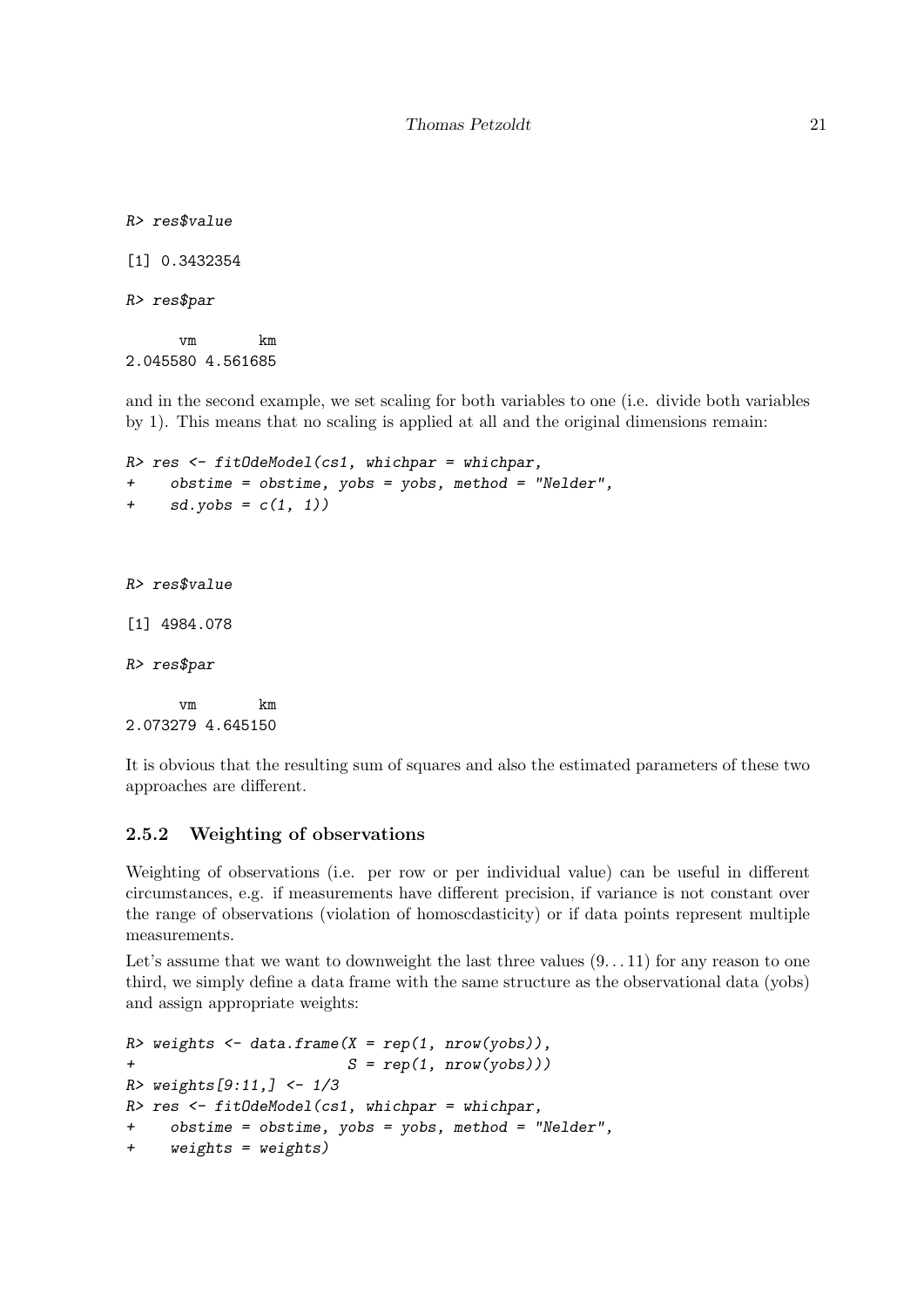22 simecol-Howto

R> res\$value [1] 0.217263 R> res\$par vm km

2.066341 4.689334

#### <span id="page-21-0"></span>2.5.3 Scaling of parameters

If the parameters to be fitted have very different order of magnitude (e.g. one is 0.1 and some other is  $10^7$ ), then it is possible that optimization fails due to numerical problems. One possibility to avoid this is to reformulate the problem that way, that the size of parameters do not differ "not too much". Depending on the algorithm used, it may be also possible to let the optimizer do this rescaling of parameters, e.g. via argument scale for the PORT algorithm or with control = list(parscale =  $\ldots$ ) for the algorithms in optim. Please consult the original help pages for details.

Normally, the PORT algorithm (in function nlminb) does automatic rescaling, but if required scaling by  $scale = 1/paramax$  may help (see [http://netlib.bell-labs.com/cm/cs/cstr/](http://netlib.bell-labs.com/cm/cs/cstr/153.pdf) [153.pdf](http://netlib.bell-labs.com/cm/cs/cstr/153.pdf)):

```
R> res <- fitOdeModel(cs1, whichpar = whichpar,
+ obstime = obstime, yobs = yobs, method = "PORT",
+ scale = 1/c (vm = 2, km = 5))
relative convergence (4)
R> res$value
[1] 0.343234
R> res$par
     vm km
2.046093 4.564152
```
#### <span id="page-21-1"></span>2.6 Parameter estimation with FME

FME (Flexible Modeling Environment, [Soetaert and Petzoldt](#page-30-7) [2010\)](#page-30-7) is a package that contains functions to perform complex applications of models, consisting of differential equations, especially fitting models to data, sensitivity analysis and Markov chain Monte Carlo.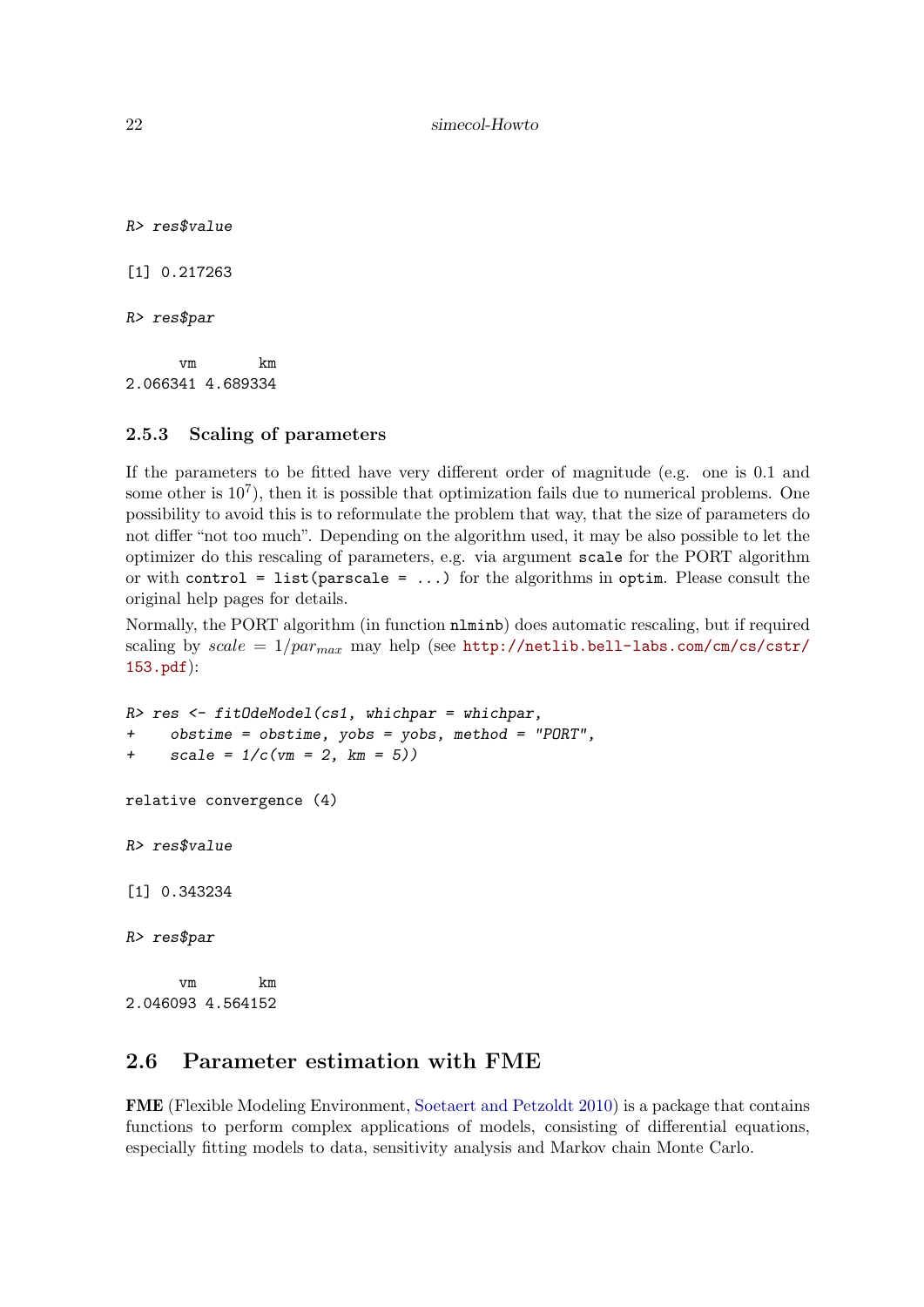The essential principles of model fitting with FME are quite similar to the above, including fine-tuning of the underlying optimization algorithms. However, in contrast to fit0deModel, FME's modFit is much more powerful. It allows to use several additional optimizers and gives more detailed output, especially standard errors and covariances (correlations) of parameter estimates. Other advantages are the flexible way to define own minimization criteria (cost functions), the existence of summary functions to extract the outputs and the availability of an advanced Markov chain Monte Carlo (MCMC) algorithm.

In the following we give a full example to demonstrate its use with the same model and data as above. We use the chemostat model again, together with the test data set. The user defined cost function (Cost) contains simulation and comparison between simulated and observed data (function modCost) as last statement in the function. Note that modCost requires that both simulated and observed data contain a time column. This is already available in ysim (returned by the solver), but we have to add it also to yobs. As above, appropriate scaling (resp. weighting) of variables is also an important point. Here, setting weight="std" does the same as the default sd.yobs in the former example, other possibilities are described in the respective online help pages.

```
R> library(FME)
R> library(simecol)
R> data(chemostat)
R> cs1 <- chemostat
R> obstime \leq seq(0, 20, 2)
R> yobs \leq data.frame(
+ X = c(10, 26, 120, 197, 354, 577, 628, 661, 654, 608, 642),
+ S = c(9.6, 10.2, 9.5, 8.2, 6.4, 4.9, 4.2, 3.8, 2.5, 3.8, 3.9)
+ )
R> Cost \leq function(p, simObj, obstime, yobs) {
+ whichpar <- names(p)
+ parms(simObj)[whichpar] <- p
+ times(simObj) <- obstime
+ ysim <- out(sim(simObj))
+ modCost(ysim, yobs, weight="std")
+ }
R> yobs <- cbind(time=obstime, yobs)
R> Fit \leq modFit(p = c(vm=10, km=10), f = Cost, simObj=cs1,
+ obstime=obstime, yobs=yobs, method="Nelder", control=list(trace=FALSE))
```
Setting trace = TRUE in interactive sessions helps to observe how minimization proceeds. Moreover, it is of course also possible to use other optimization algorithms or to constrain the parameters within sensible ranges.

The output can now be extracted with appropriate methods:

```
R> summary(Fit)
Parameters:
   Estimate Std. Error t value Pr(>|t|)
```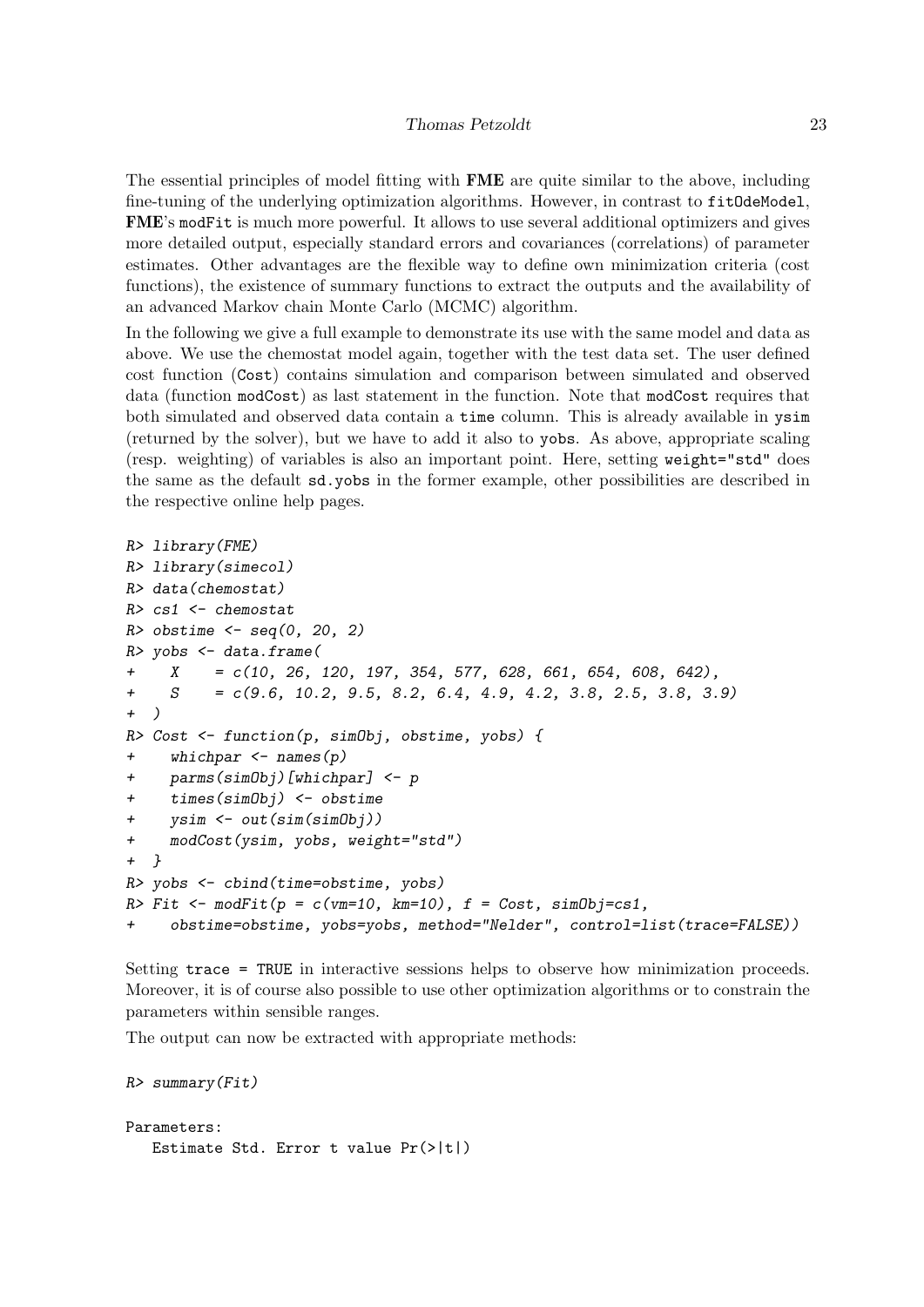```
24 simecol-Howto
```
vm 2.04569 0.06292 32.52 < 2e-16 \*\*\* km 4.56202 0.35542 12.84 4.1e-11 \*\*\* --- Signif. codes: 0 âĂŸ\*\*\*âĂŹ 0.001 âĂŸ\*\*âĂŹ 0.01 âĂŸ\*âĂŹ 0.05 âĂŸ.âĂŹ 0.1 âĂŸ âĂŹ 1 Residual standard error: 0.131 on 20 degrees of freedom Parameter correlation: vm km vm 1.0000 0.9796 km 0.9796 1.0000  $R$ > deviance(Fit) [1] 0.3432358 R> coef(Fit) vm km 2.045692 4.562017

You may also test the following, but we omit its output here to save space:

```
R> residuals(Fit)
R> df.residual(Fit)
R> plot(Fit)
```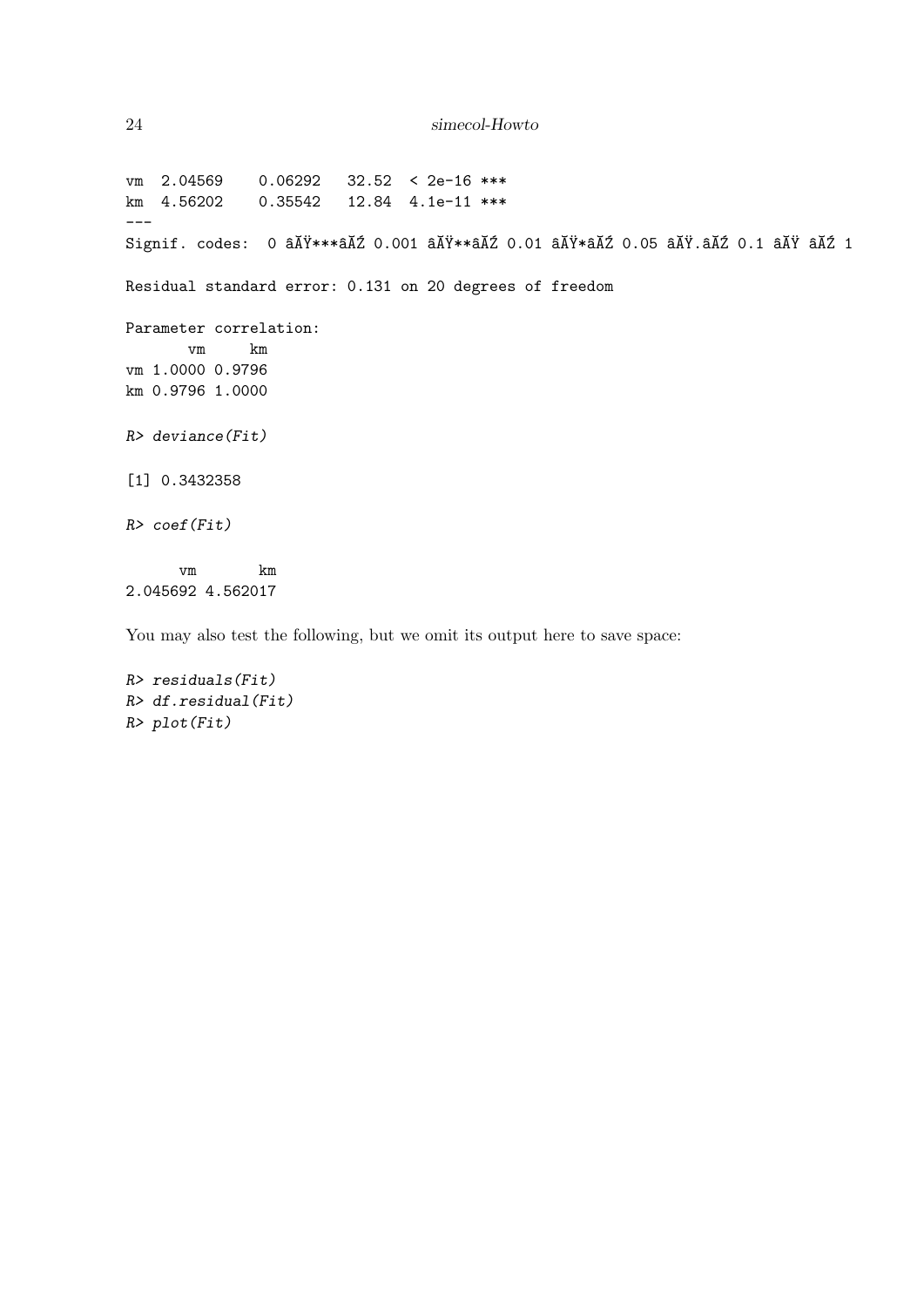### <span id="page-24-0"></span>Chapter 3

# Implementing Models in Compiled Languages

Compilation of model code can speed up simulations considerably and there are several ways to call compiled code from R; so it is possible to use functions written in  $C/C++$  or Fortran in the ordinary way described in the "Writing R Extensions" manual (R [Development Core](#page-30-8) [Team](#page-30-8) [2006\)](#page-30-8). This can speed up computations, but still a certain amout of communication overhead is needed because the control is given back to R in every simulation step.

In addition to this basic method, it is also possible to enable direct communication between integration routines and the model code if both are available in compiled languages and if the direct call of a compiled model is supported by the integrator. All integrators of package deSolve support this, see the deSolve documentation for details.

#### <span id="page-24-1"></span>3.1 An Example in C

Now, let's inspect an example. We firstly provide our model as described in the deSolve vignette "Writing Code in Compiled Language", here again the Lotka-Volterra-model:

```
/* file: clotka.c */
#include <R.h>
static double parms[3];
#define k1 parms[0]
#define k2 parms[1]
#define k3 parms[2]
/* It is possible to define global variables here */
static double aGlobalVar = 99.99; // for testing only
/* initializer: same name as the dll (without extension) */
void clotka(void (* odeparms)(int *, double *)) {
 int N = 3;
```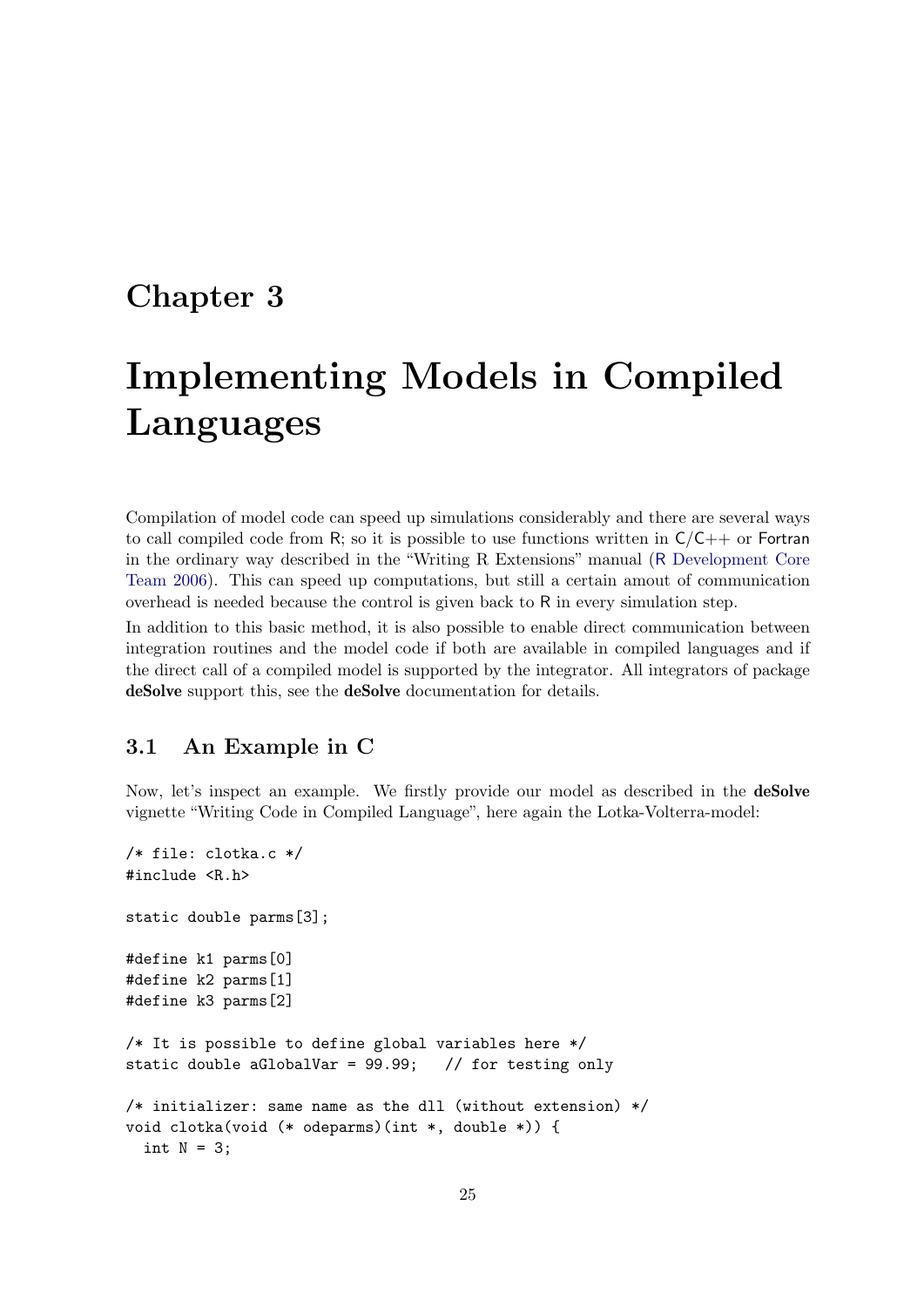```
26 simecol-Howto
```

```
odeparms(&N, parms);
 Rprintf("model parameters succesfully initialized\n");
}
/* Derivatives */
void dlotka(int *neq, double *t, double *y,
 double *ydot, double *yout, int *ip) {
 // sanity check for the 2 'additional outputs'
 if (ip[0] < 2) error("nout should be at least 2");
 // derivatives
 ydot[0] = k1 * y[0] - k2 * y[0] * y[1];
 ydot[1] = k2 * y[0] * y[1] - k3 * y[1];// the 2 additional outputs, here for demo purposes only
 \gammaout[0] = aGlobalVar;
 yout[1] = ydot[0];}
```
Using #define macros are a typical C-trick to get readable names for the parameters. This method is simple and efficient and of course, there are more elaborate possibilities. One alternative is using dynamic variables, another is doing call-backs to R.

The C code can now be compiled into a so-called shared library (on Linux) or a DLL on Windows, that can be linked to R.

Compilation requires an installed C compiler (gcc) and some other tools that are quite standard on Linux, and which are also available for the Macintosh or, form of the **R-Tools** collec-tion<sup>[1](#page-25-1)</sup> provided by Duncan Murdoch for Windows.

If the tools are installed, compilation can be done directly from R with:

```
R> system("R CMD SHLIB clotka.c")
```
The result, a shared library or DLL, can now be linked to the current R session with dyn.load, that we show here for Windows, and which is quite similar for Linux (see R [Development Core](#page-30-8) [Team](#page-30-8) [2006,](#page-30-8) , Writing R Extensions for details). Note that you set the working directory of R to the path where the DLL resides or use the full path in the call to dyn.load.

```
R> modeldll <- dyn.load("clotka.dll")
```
You can now call the derivatives **dlotka** of the model in the main function of a **simecol**-object.

#### <span id="page-25-0"></span>3.2 Enabling Direct Communication Between Model and Solver

Another, more efficient way, is to tell the solver (e.g. lsoda) directly where to find the model in the DLL. This method circumvents the communication overhead that occurs normally for

<span id="page-25-1"></span><sup>1</sup> <http://www.murdoch-sutherland.com/Rtools/>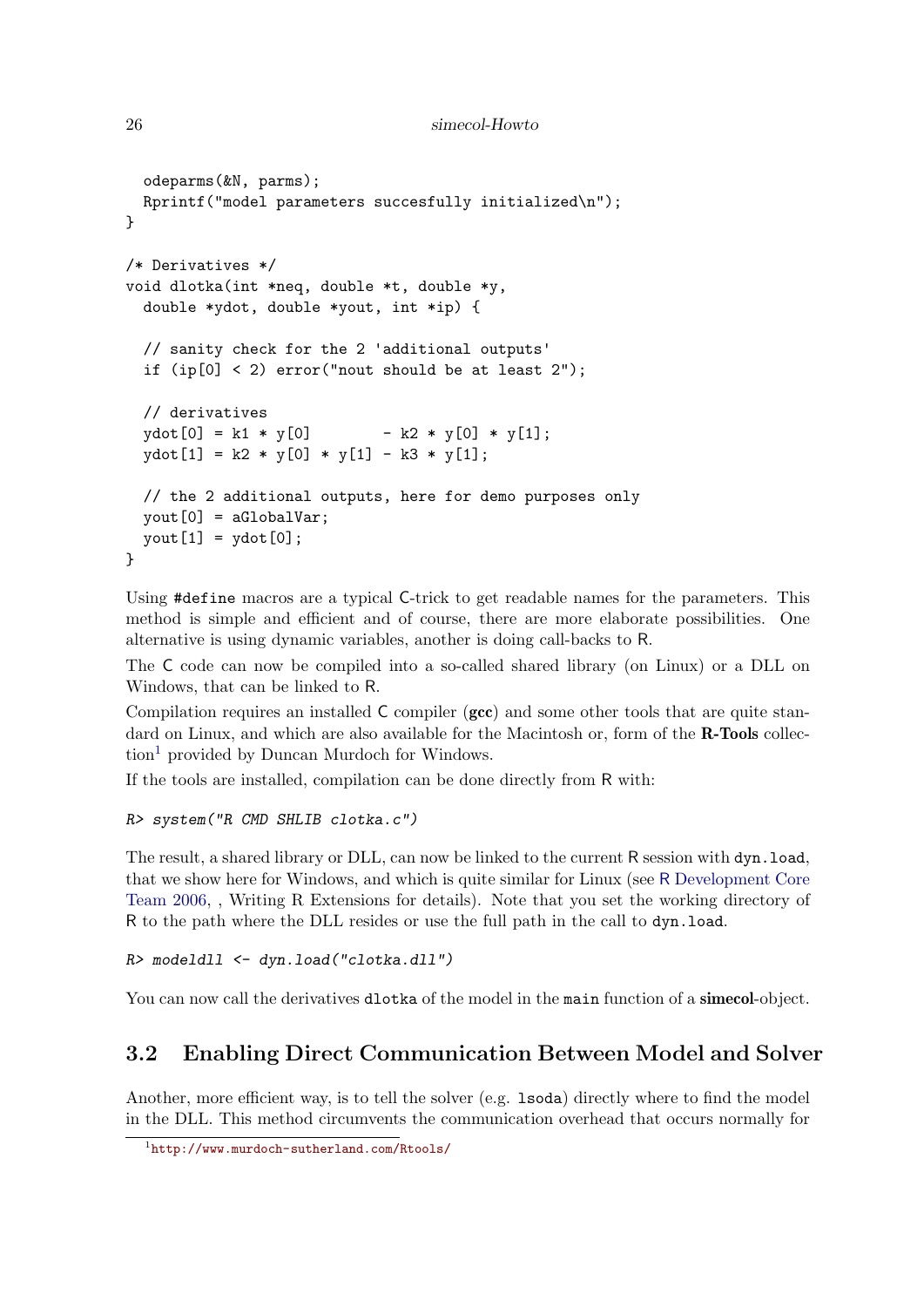every call from the solver to the model DLL and is especially effective if small models are called many times, e.g. in case of small time steps or if a model is embedder in an optimization routine.

The trick consists of two parts:

- 1. We write an almost empty main function that returns all the information that the ODE solver needs in form of a list,
- 2. Instead of putting a character reference to an existing solver function into the solver slot (e.g. "lsoda") we write a user-defined interface to the solver and assign it to the solver-slot as shown in the example.

Now, we can simulate our model as usual, but avoid interpretation and communication overhead of R during the integration.

```
clotka <- new("odeModel",
  ## note that 'main' does not contain any equations directly
 ## but returns information where these can be found
 ## 'nout' is the number of 'additional outputs'
 main = function(time, init, parms) {
    # a list with: dllname, func, [jacfunc], nout
    list(lib = "clotka".func = "dlotka".jacfunc = NULL,
         nout = 2)},
 ## parms, times, init are provided as usual, enabling
 ## scenario control like for 'ordinary' simecol models
 params = c(k1=0.2, k2=0.2, k3=0.2),
 times = c(from=0, to=100, by=0.5),
 init = c(prey=0.5, predator=1),
 ## special solver function that evaluates funclist
 ## and passes its contents directly to the lsoda
 ## in the 'compiled function' mode
 solver = function(init, times, funclist, parms, ...) {
   f \leftarrow function()as.data.frame(lsoda(init, times, func=f$func,
     parms = parms, dllname = f$lib, jacfunc=f$jacfunc, nout = f$nout, ...)
   )
 }
)
clotka <- sim(clotka)
## the two graphics on top are the states
## the other are additional variables returned by the C code
## (for demonstration purposes here)
```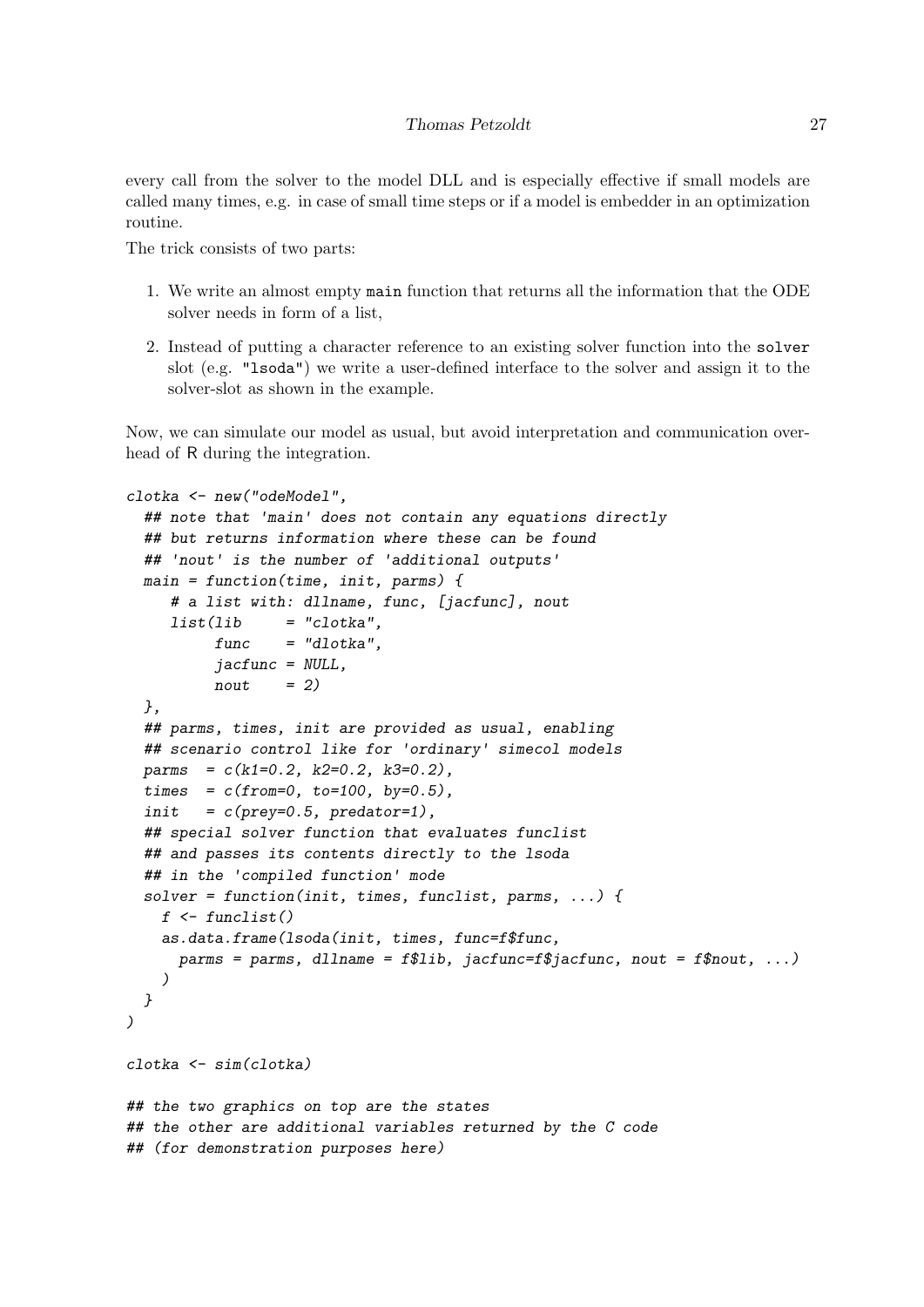```
28 simecol-Howto
```

```
plot(clotka)
```

```
## Another simulation with more time steps
times(clotka)["to"] <- 1000
plot(sim(clotka))
```

```
## another simulation with intentionally reduced accuracy
## for testing
plot(sim(clotka, atol=1))
```

```
dyn.unload(as.character(modeldll[2]))
```
You should note a considerable speed-up and you may ask if this is still a **simecol** object, because the main parts are now in C and you may also ask, why one should still write models in R if C or FORTRAN are so much faster.

The answer is that speed of computation is not the only factor. What counts is a good compromise between execution speed and programming effort. Programming in scripting languages like R is much more convenient than programming in compiled languages like C or FORTRAN. Also, programming in compiled languages does only pay its effort required if models are quite large or if a large number of model runs is performed. Even in such cases, a mixed R and C approach can be efficient, because it is only necessary to implement the core functionality of the model in C and most of data manipulation and scenario control can be done in R.

simecol follows exactly this philosophy. Implementing everything in R is highly productive if speed is of minor importance, but you **may** use C etc. whenever necessary, and even in that case you still have the scenario management and data manipulation features of simecol.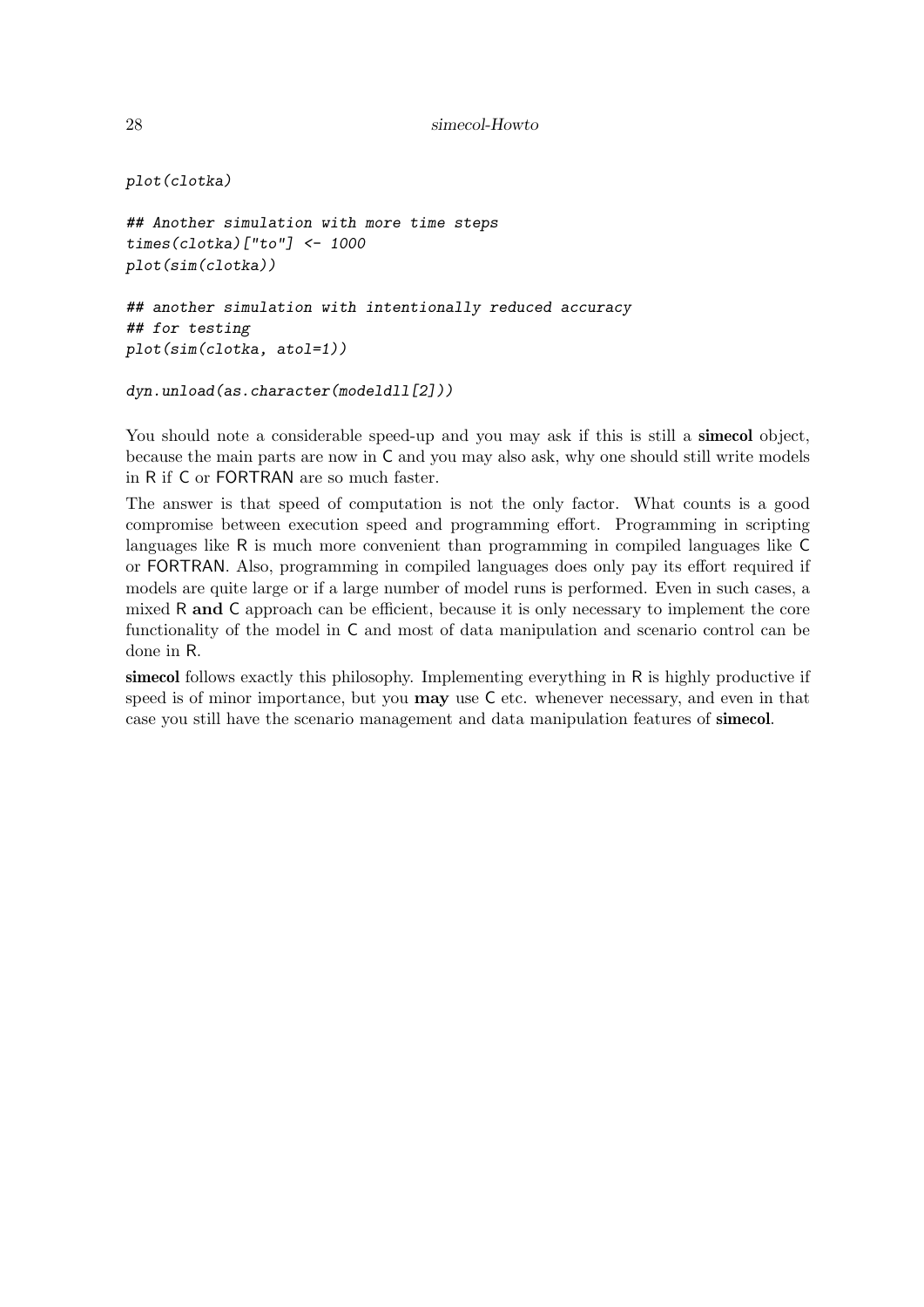### <span id="page-28-0"></span>Chapter 4

## Troubleshooting

This chapter lists the reasons of the most common problems and error messages. You can contribute to these sections by submitting bug reports.

#### <span id="page-28-1"></span>4.1 Error messages when creating simObj-ects

Message: Error in getClass(Class, where = topenv(parent.frame())) : "odeModel" is not a defined class

Instead of odeModel also other class names are possible.

- Reasons: The most commmon reason is to forget loading the required simecol package. Another reason may be, that you use a model class that is not contained in simecol (e.g. mistakenly odemodel instead of odeModel).
- Solution: Load the sime col package by library(sime col). If this does not help, check spelling of the class name in new.
- Message: Error in assign(nm, L[[nm]], p) : attempt to use zero-length variable name
- Solution: Use "=" instead of "<-" for the lists (e.g. function definition in equations) and function arguments.

Message: "Warning: a final empty element has been omitted"

Solution: Look for obsolete commas after the last element in lists (e.g. params).

#### <span id="page-28-2"></span>4.2 Error messages during model simulations

Message: Error in lsoda(...... : The number of derivatives returned by func() (3)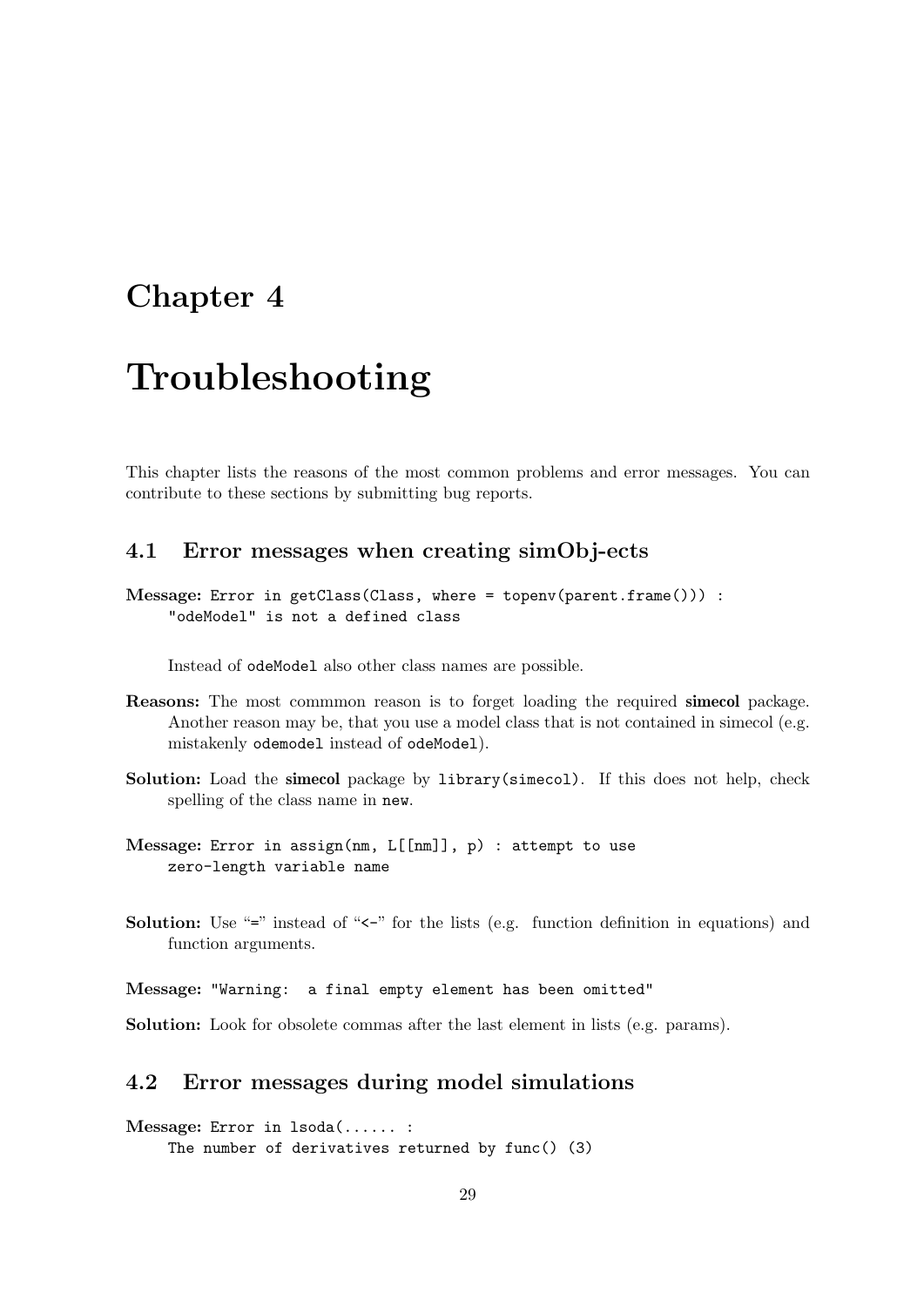must equal the length of the initial conditions vector (2)

Reasons: The number of state variables of ODE systems must be consistent between the input and the output of the derivative function that is called func in package deSolve from which this error message is printed. In simecol this function is called main. The other solvers of deSolve (e.g. rk4) or other compatible solver packages may issue similar messages.

Solution: Check number of parms and also naming of:

- the init slot of the model definition,
- the usage of the second argument (commonly named init, x or y) in the main function,
- <span id="page-29-0"></span>• the return value of main. The return value is a list whose first argument must be a vector with the same length as init. Note that also the order of init and the return value must be identical.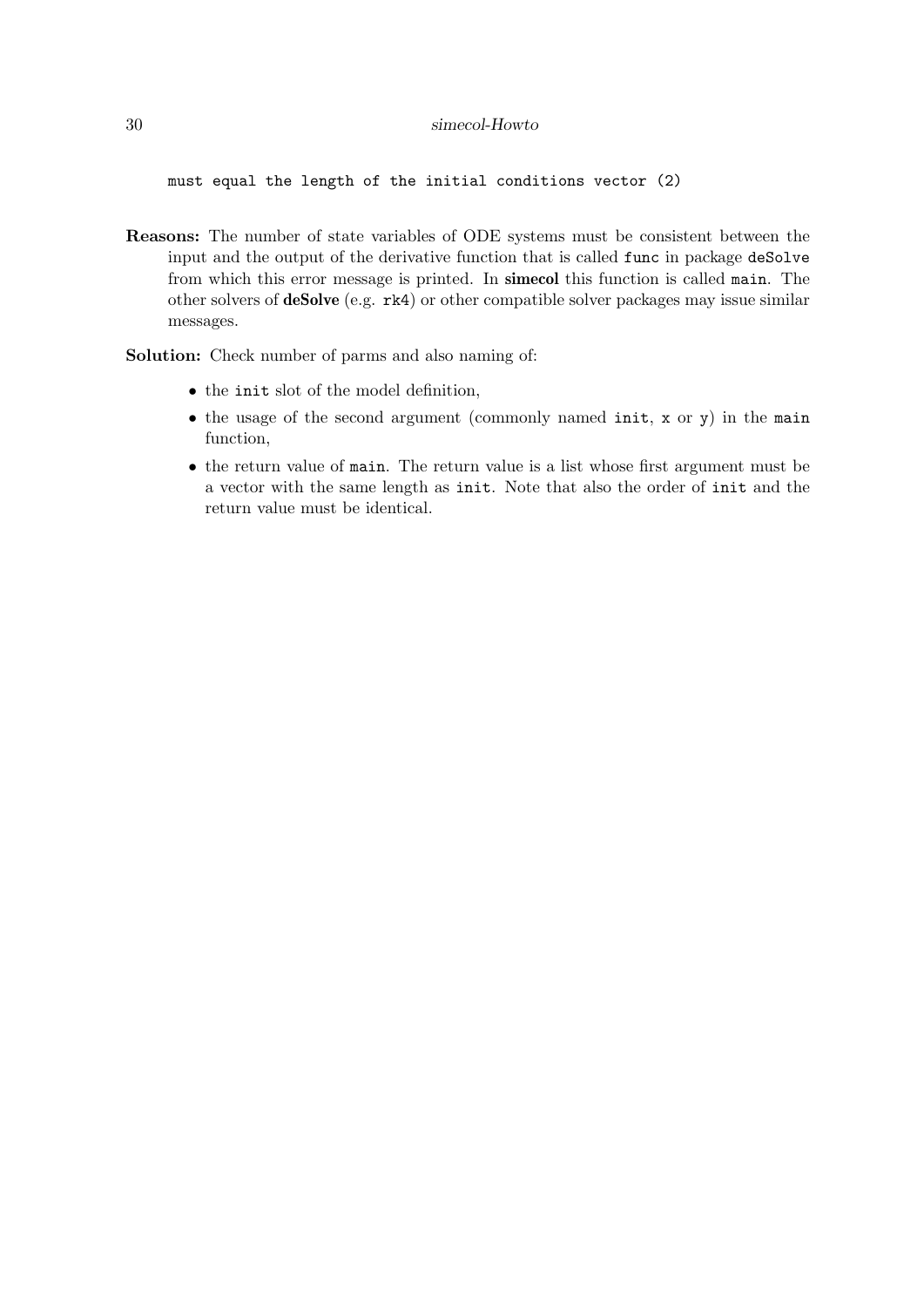# Bibliography

- <span id="page-30-4"></span>Bates D, Mullen KM, Nash JC, Varadhan R (2014). minqa: Derivative-free optimization algorithms by quadratic approximation. R package version 1.2.4, URL [http://CRAN.](http://CRAN.R-project.org/package=minqa) [R-project.org/package=minqa](http://CRAN.R-project.org/package=minqa).
- <span id="page-30-2"></span>Blasius B, Huppert A, Stone L (1999). "Complex Dynamics and Phase Synchronization in Spatially Extended Ecological Systems." Nature, 399, 354–359.
- <span id="page-30-6"></span>Nash JC (1990). Compact numerical methods for computers: linear algebra and function minimisation. CRC Press.
- <span id="page-30-0"></span>Petzoldt T, Rinke K (2007). "simecol: An Object-Oriented Framework for Ecological Modeling in R." Journal of Statistical Software,  $22(9)$ , 1-31. ISSN 1548-7660. URL [http://www.](http://www.jstatsoft.org/v22/i09) [jstatsoft.org/v22/i09](http://www.jstatsoft.org/v22/i09).
- <span id="page-30-3"></span>Powell MJD (2009). "The BOBYQA algorithm for bound constrained optimization without derivatives (Technical Report No. DAMTP 2009/NA06)." Technical report, Cambridge: University of Cambridge, Department of Applied Mathematics and Theoretical Physics, Centre for Mathematical Sciences.
- <span id="page-30-5"></span>R Core Team (2015). R: A Language and Environment for Statistical Computing. R Foundation for Statistical Computing, Vienna, Austria. URL <http://www.R-project.org/>.
- <span id="page-30-8"></span>R Development Core Team (2006). Writing R Extensions. R Foundation for Statistical Computing, Vienna, Austria. ISBN 3-900051-11-9, URL <http://www.R-project.org>.
- <span id="page-30-7"></span>Soetaert K, Petzoldt T (2010). "Inverse Modelling, Sensitivity and Monte Carlo Analysis in R Using Package FME." Journal of Statistical Software, 33(3), 1–28. URL [http://www.](http://www.jstatsoft.org/v33/i03/) [jstatsoft.org/v33/i03/](http://www.jstatsoft.org/v33/i03/).
- <span id="page-30-1"></span>Soetaert K, Petzoldt T, Setzer RW (2010). "Solving Differential Equations in R: Package deSolve." Journal of Statistical Software, 33(9), 1-25. URL [http://www.jstatsoft.org/](http://www.jstatsoft.org/v33/i09) [v33/i09](http://www.jstatsoft.org/v33/i09).

#### Affiliation:

Thomas Petzoldt Institut fur Hydrobiologie ¨ Technische Universität Dresden